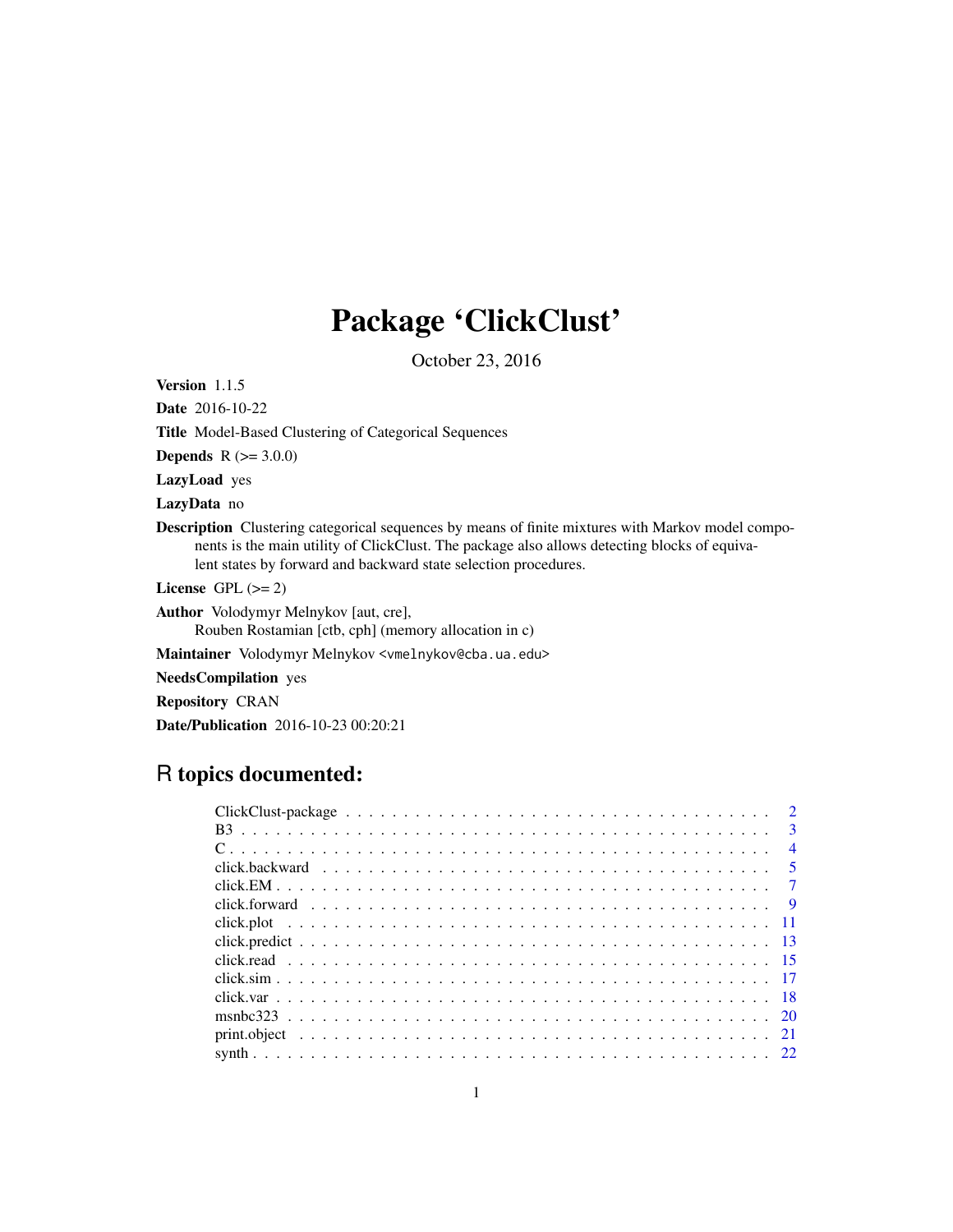#### <span id="page-1-0"></span>**Index** [24](#page-23-0)

ClickClust-package *Model-based clustering of categorical sequences*

#### Description

The package runs finite mixture modeling and model-based clustering for categorical sequences

#### Details

| Package:  | <b>ClickClust</b> |
|-----------|-------------------|
| Type:     | Package           |
| Version:  | 1.0               |
| Date:     | 2014-04-04        |
| License:  | $GPL (= 2)$       |
| LazyLoad: | no                |

Function 'click.EM' runs the EM algorithm for finite mixture models with Markov model components.

#### Author(s)

Volodymyr Melnykov

Maintainer: Volodymyr Melnykov <vmelnykov@cba.ua.edu>

#### References

Melnykov, V. (2016) Model-Based Biclustering of Clickstream Data, Computational Statistics and Data Analysis, 93, 31-45.

Melnykov, V. (2016) ClickClust: An R Package for Model-Based Clustering of Categorical Sequences, Journal of Statistical Software, 74, 1-34.

# Examples

```
set.seed(123)
n.seq <- 50
p \le -5K < -2mix.prop < -c(0.3, 0.7)
```
TP1 <- matrix(c(0.20, 0.10, 0.15, 0.15, 0.40,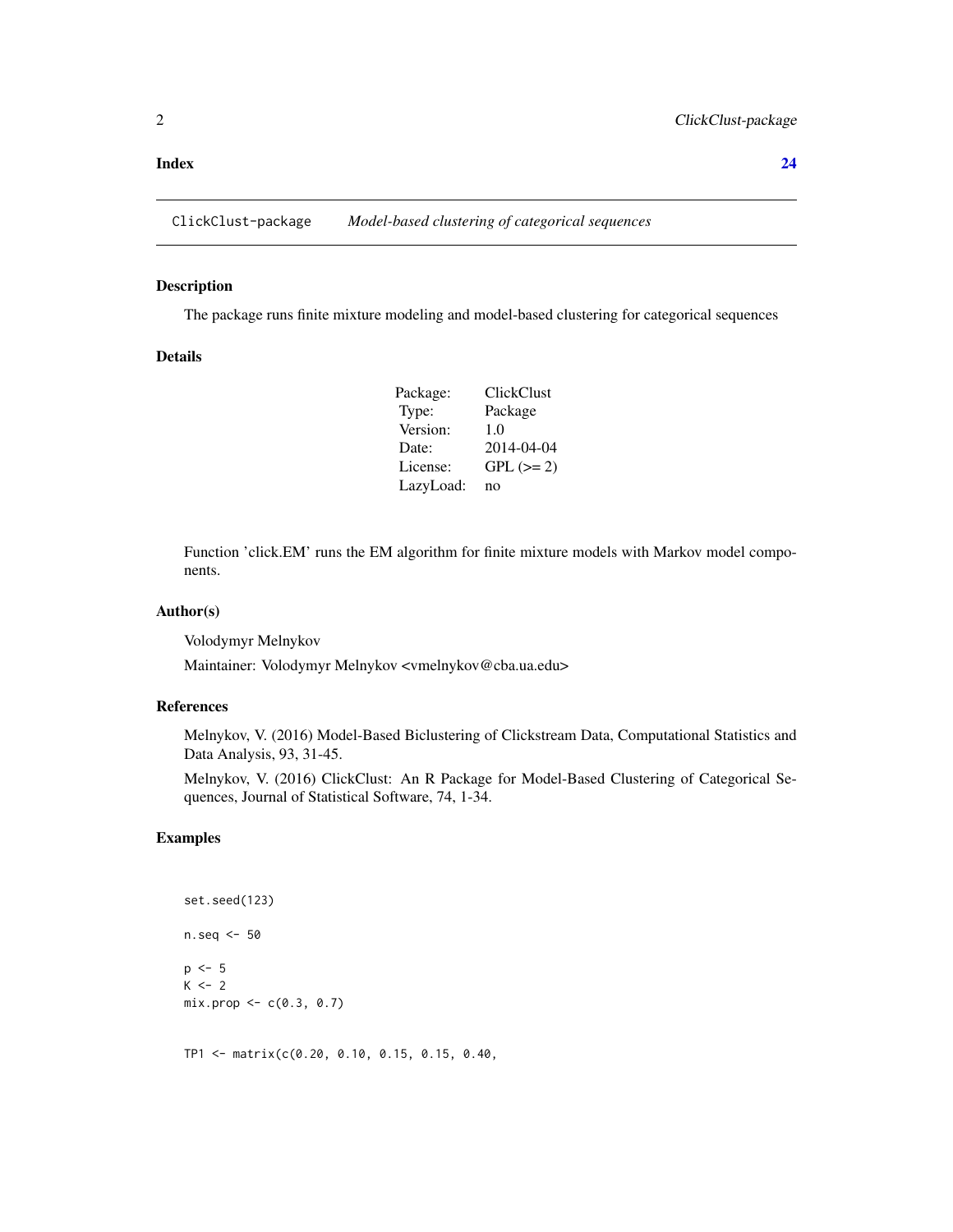```
0.20, 0.20, 0.20, 0.20, 0.20,
                0.15, 0.10, 0.20, 0.20, 0.35,
                0.15, 0.10, 0.20, 0.20, 0.35,
                0.30, 0.30, 0.10, 0.10, 0.20), byrow = TRUE, ncol = p)
TP2 <- matrix(c(0.15, 0.15, 0.20, 0.20, 0.30,
                0.20, 0.10, 0.30, 0.30, 0.10,
                0.25, 0.20, 0.15, 0.15, 0.25,
                0.25, 0.20, 0.15, 0.15, 0.25,
                0.10, 0.30, 0.20, 0.20, 0.20), byrow = TRUE, ncol = p)
TP \leq array(rep(NA, p * p * K), c(p, p, K))
TP[,, 1] <- TP1TP[,, 2] <- TP2# DATA SIMULATION
A \le click.sim(n = n.seq, int = c(10, 50), alpha = mix.prop, gamma = TP)
C <- click.read(A$S)
# EM ALGORITHM
click.EM(X = C$X, K = 2)
```
#### B3 *Dataset: result of backward state selection*

#### Description

These data demonstrate the result of the backward state selection procedure obtained for the dataset "C".

#### Usage

data(utilityB3)

#### Details

Results of the backward state selection procedure assuming three components are provided for the dataset "C".

# References

Melnykov, V. (2016) Model-Based Biclustering of Clickstream Data, Computational Statistics and Data Analysis, 93, 31-45. Melnykov, V. (2016) ClickClust: An R Package for Model-Based Clustering of Categorical Sequences, Journal of Statistical Software, 74, 1-34.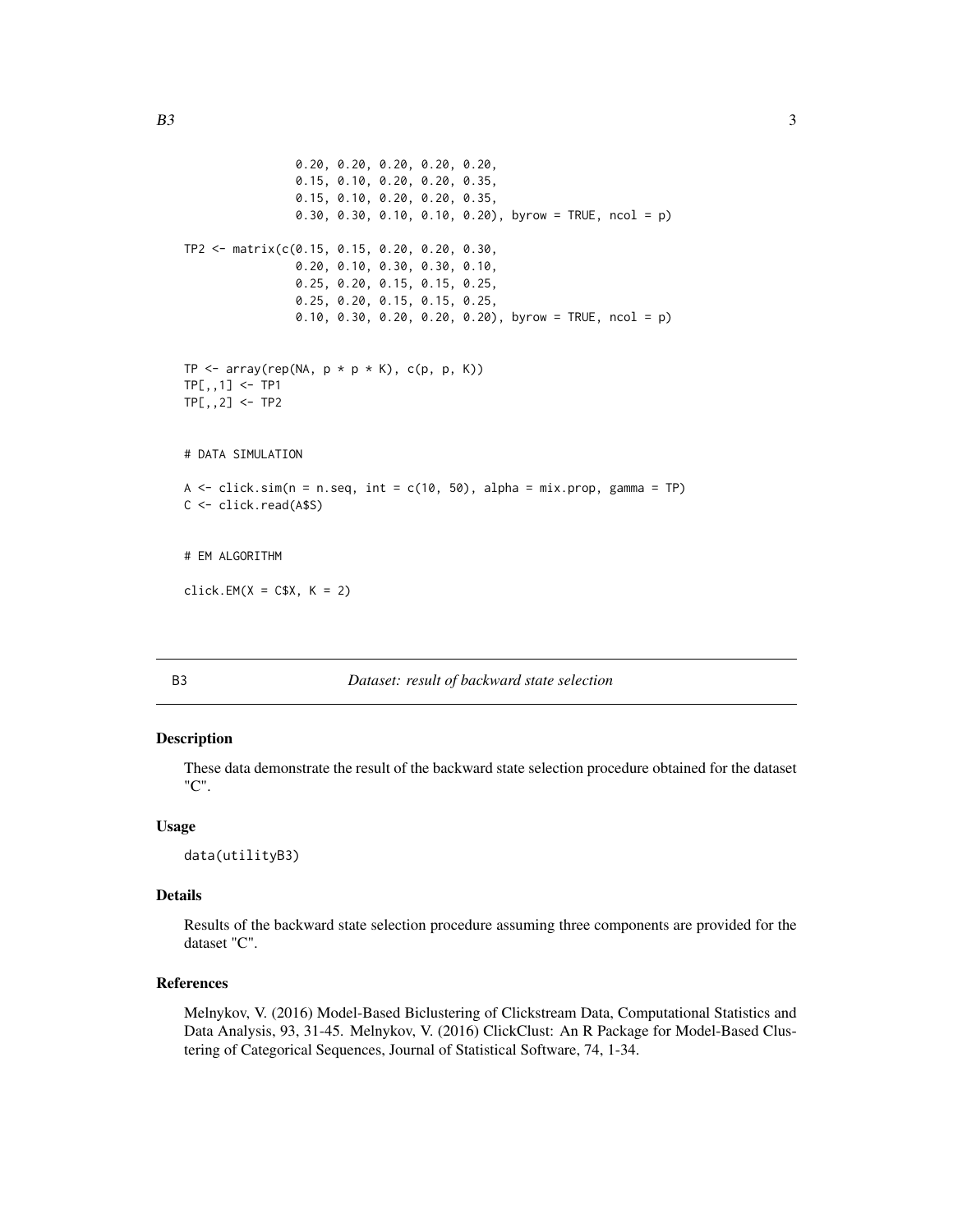# <span id="page-3-0"></span>See Also

help(C, package = "ClickClust")

#### Examples

```
data(utilityB3)
```

```
dev.new(width = 11, height = 11)click.plot(X = C$X, id = B3$id, colors = c("lightyellow", "red", "darkred"), col.levels = 10)
```
C *Dataset: simulated dataset*

#### Description

This dataset is used to run the backward state selection procedure (results in "B3").

# Usage

data(utilityB3)

# Details

Original dataset used to illustrate the utility of backward selection.

# References

Melnykov, V. (2016) Model-Based Biclustering of Clickstream Data, Computational Statistics and Data Analysis, 93, 31-45.

Melnykov, V. (2016) ClickClust: An R Package for Model-Based Clustering of Categorical Sequences, Journal of Statistical Software, 74, 1-34.

#### See Also

help(B3)

```
data(utilityB3)
dev.new(width = 11, height = 11)click.plot(X = C$X, id = B3$id, colors = c("lightyellow", "red", "darkred"), col.levels = 10)
```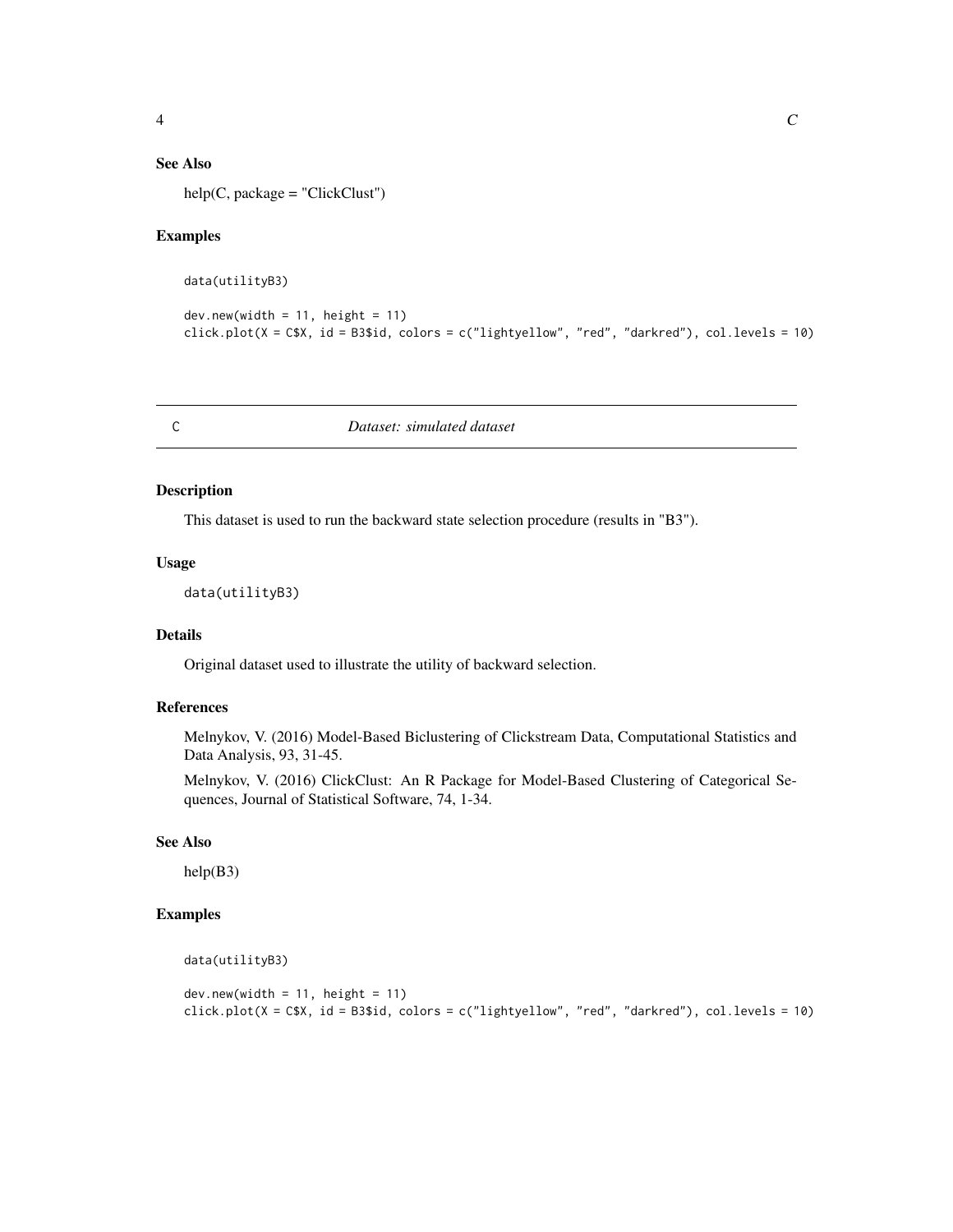<span id="page-4-0"></span>

#### Description

Runs backward search to detect blocks of equivalent states.

#### Usage

```
click.backward(X, K, eps = 1e-10, r = 100, iter = 5, bic = TRUE,
  min.gamma = 1e-3, scale.const = 1.0, silent = FALSE)
```
# Arguments

| X           | dataset array $(p \times p \times n)$          |
|-------------|------------------------------------------------|
| К           | number of mixture components                   |
| eps         | tolerance level                                |
| r           | number of restarts for initialization          |
| iter        | number of iterations for each short EM run     |
| bic         | flag indicating whether BIC or AIC is used     |
| min.gamma   | lower bound for transition probabilities       |
| scale.const | scaling constant for avoiding numerical issues |
| silent      | output control                                 |

#### Details

Runs backward search to detect blocks of equivalent states. States i and j are called equivalent if their behavior expressed in terms of transition probabilities is identical, i.e., the probabilities of leaving i and j to visit another state h are the same as well as the probabilities of coming to i and j from another state h are the same; this condition should hold for all mixture components. Notation: p - number of states, n - sample size, K - number of mixture components, d - number of equivalence blocks.

# Value

| Z          | matrix of posterior probabilities $(n \times K)$          |
|------------|-----------------------------------------------------------|
| alpha      | vector of mixing proportions (length K)                   |
| gamma      | array of transition probabilities $(d \times d \times K)$ |
| states     | detected equivalence blocks (length p)                    |
| logl       | log likelihood value                                      |
| <b>BIC</b> | Bayesian Information Criterion                            |
| AIC        | <b>Akaike Information Criterion</b>                       |
| id         | classification vector (length n)                          |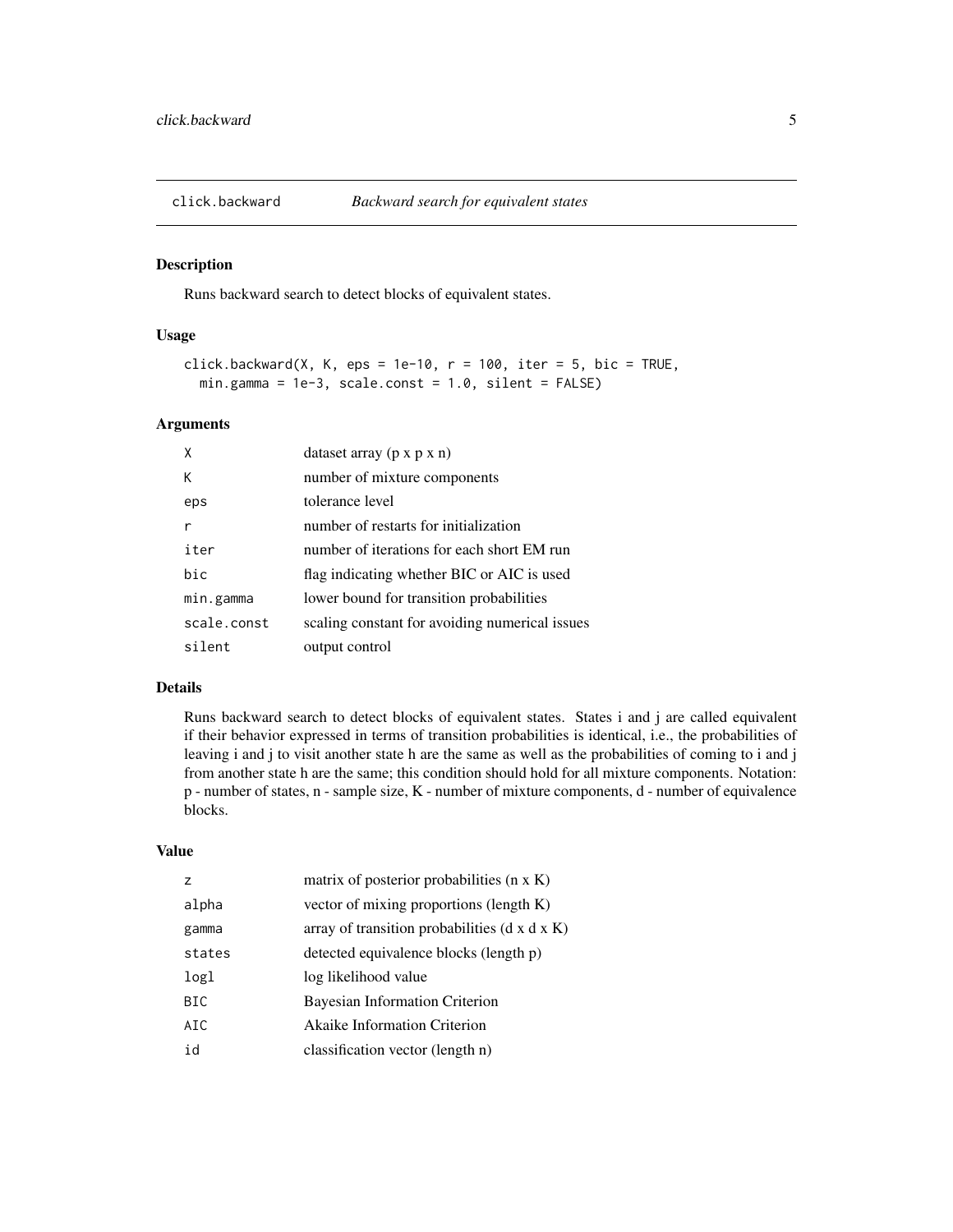#### References

Melnykov, V. (2016) Model-Based Biclustering of Clickstream Data, Computational Statistics and Data Analysis, 93, 31-45.

Melnykov, V. (2016) ClickClust: An R Package for Model-Based Clustering of Categorical Sequences, Journal of Statistical Software, 74, 1-34.

#### See Also

forward.search, click.EM

```
set.seed(123)
n.seq <- 50
p \le -5K < -2mix.prop \leq c(0.3, 0.7)TP1 <- matrix(c(0.20, 0.10, 0.15, 0.15, 0.40,
                0.20, 0.20, 0.20, 0.20, 0.20,
                0.15, 0.10, 0.20, 0.20, 0.35,
                0.15, 0.10, 0.20, 0.20, 0.35,
                0.30, 0.30, 0.10, 0.10, 0.20), byrow = TRUE, ncol = p)
TP2 <- matrix(c(0.15, 0.15, 0.20, 0.20, 0.30,
                0.20, 0.10, 0.30, 0.30, 0.10,
                0.25, 0.20, 0.15, 0.15, 0.25,
                0.25, 0.20, 0.15, 0.15, 0.25,
                0.10, 0.30, 0.20, 0.20, 0.20), byrow = TRUE, ncol = p)
TP \leq array(rep(NA, p * p * K), c(p, p, K))
TP[,,1] <- TP1
TP[,, 2] <- TP2# DATA SIMULATION
A \le - click.sim(n = n.seq, int = c(10, 50), alpha = mix.prop, gamma = TP)
B <- click.read(A$S)
# BACKWARD SEARCH
click.\text{backward}(X = B$X, K = 2)
```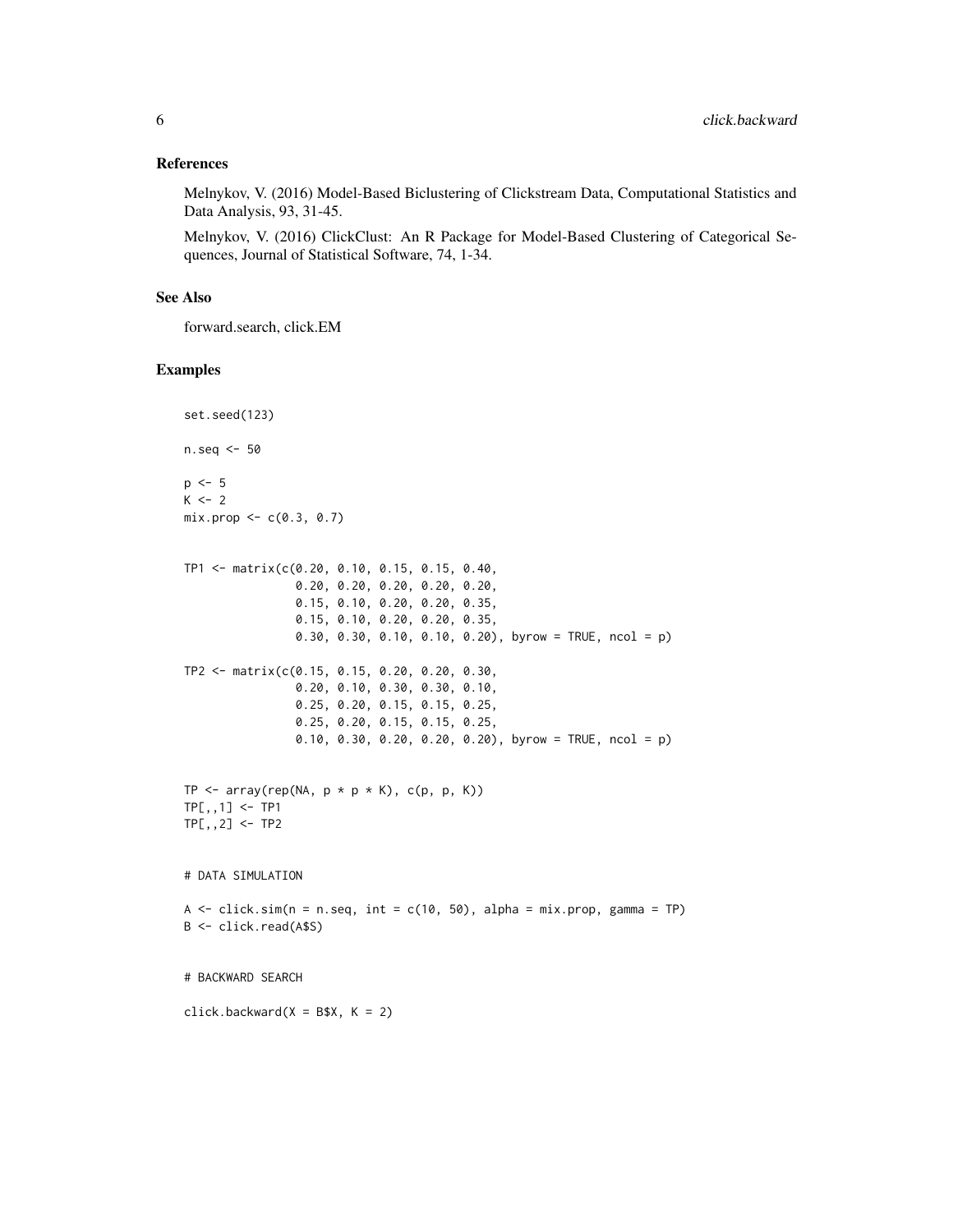<span id="page-6-0"></span>

#### Description

Runs the EM algorithm for finite mixture models with Markov model components.

#### Usage

click.EM(X, y = NULL, K, eps = 1e-10, r = 100, iter = 5, min.beta = 1e-3,  $min.gamma = 1e-3$ , scale.const = 1)

#### Arguments

| X           | dataset array (p x p x n)                      |
|-------------|------------------------------------------------|
| у           | vector of initial states (length n)            |
| К           | number of mixture components                   |
| eps         | tolerance level                                |
| r           | number of restarts for initialization          |
| iter        | number of iterations for each short EM run     |
| min.beta    | lower bound for initial state probabilities    |
| min.gamma   | lower bound for transition probabilities       |
| scale.const | scaling constant for avoiding numerical issues |

# Details

Runs the EM algorithm for finite mixture models with first order Markov model components. The function returns estimated mixing proportions 'alpha' and transition probabilty matrices 'gamma'. If initial states 'y' are not provided, initial state probabilities 'beta' are not estimated and assumed to be equal to 1 / p. In this case, the total number of estimated parameters is given by  $M = K - 1 +$  $K * p * (p - 1)$ . Otherwise, initial state probabilities 'beta' are also estimated and the total number of parameters is  $M = K - 1 + K * (p - 1) + K * p * (p - 1)$ . Notation: p - number of states, n - sample size, K - number of mixture components, d - number of equivalence blocks.

### Value

| Z     | matrix of posterior probabilities $(n \times K)$            |
|-------|-------------------------------------------------------------|
| id    | classification vector (length n)                            |
| alpha | vector of mixing proportions (length K)                     |
| beta  | matrix of initial state probabilities $(K x p)$             |
| gamma | array of transition probabilities ( $p \times p \times K$ ) |
| logl  | log likelihood value                                        |
| BIC   | Bayesian Information Criterion                              |
|       |                                                             |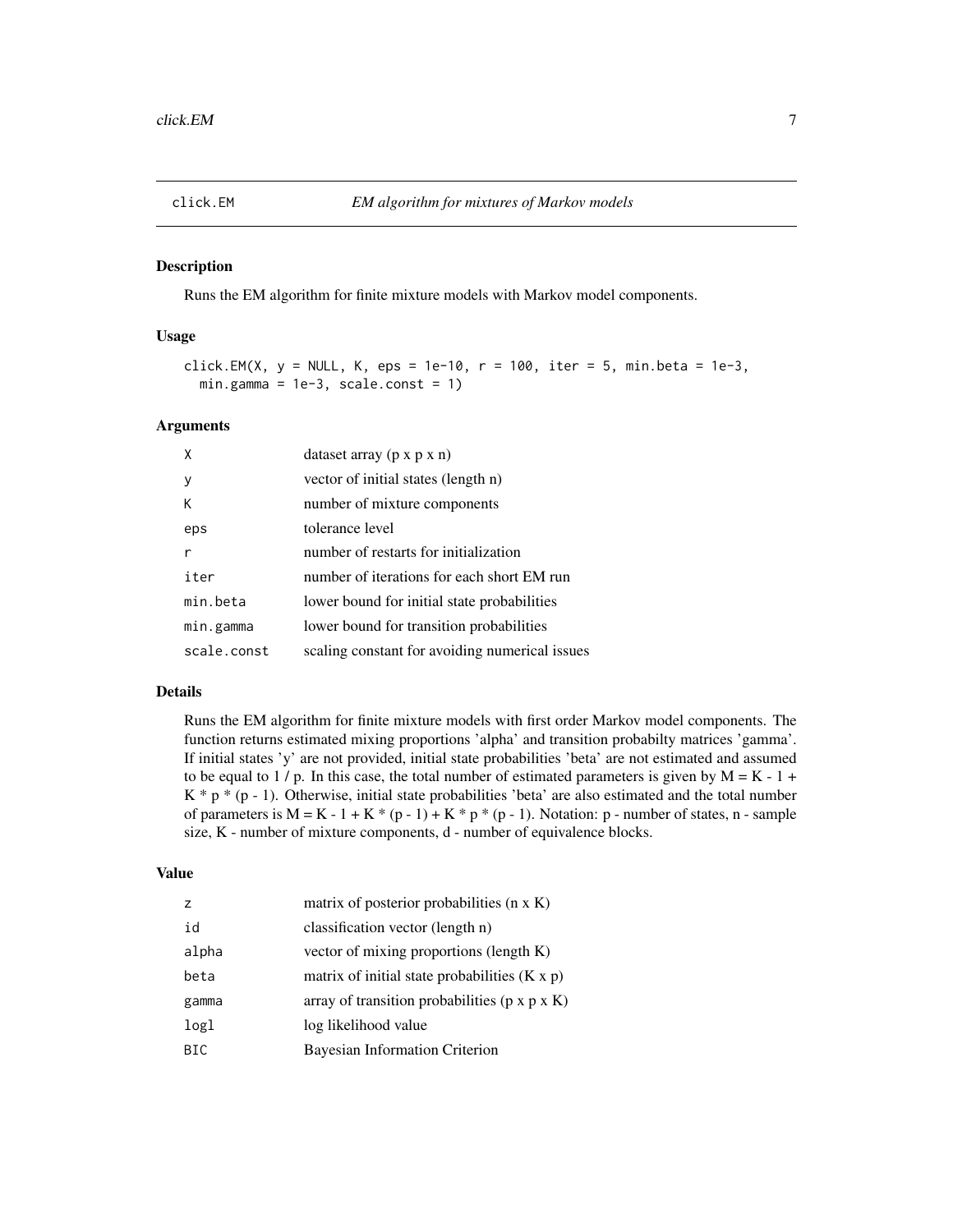#### References

Melnykov, V. (2016) Model-Based Biclustering of Clickstream Data, Computational Statistics and Data Analysis, 93, 31-45.

Melnykov, V. (2016) ClickClust: An R Package for Model-Based Clustering of Categorical Sequences, Journal of Statistical Software, 74, 1-34.

# See Also

click.plot, click.forward, click.backward

```
set.seed(123)
n.seq <- 50
p \le -5K < -2mix.prop < -c(0.3, 0.7)TP1 <- matrix(c(0.20, 0.10, 0.15, 0.15, 0.40,
                0.20, 0.20, 0.20, 0.20, 0.20,
                0.15, 0.10, 0.20, 0.20, 0.35,
                0.15, 0.10, 0.20, 0.20, 0.35,
                0.30, 0.30, 0.10, 0.10, 0.20), byrow = TRUE, ncol = p)
TP2 <- matrix(c(0.15, 0.15, 0.20, 0.20, 0.30,
                0.20, 0.10, 0.30, 0.30, 0.10,
                0.25, 0.20, 0.15, 0.15, 0.25,
                0.25, 0.20, 0.15, 0.15, 0.25,
                0.10, 0.30, 0.20, 0.20, 0.20), byrow = TRUE, ncol = p)
TP \leq array(rep(NA, p * p * K), c(p, p, K))
TP[,,1] <- TP1
TP[,, 2] <- TP2# DATA SIMULATION
A \le click.sim(n = n.seq, int = c(10, 50), alpha = mix.prop, gamma = TP)
C <- click.read(A$S)
# EM ALGORITHM (without initial state probabilities)
N2 \leq click.EM(X = C$X, K = 2)N2$BIC
```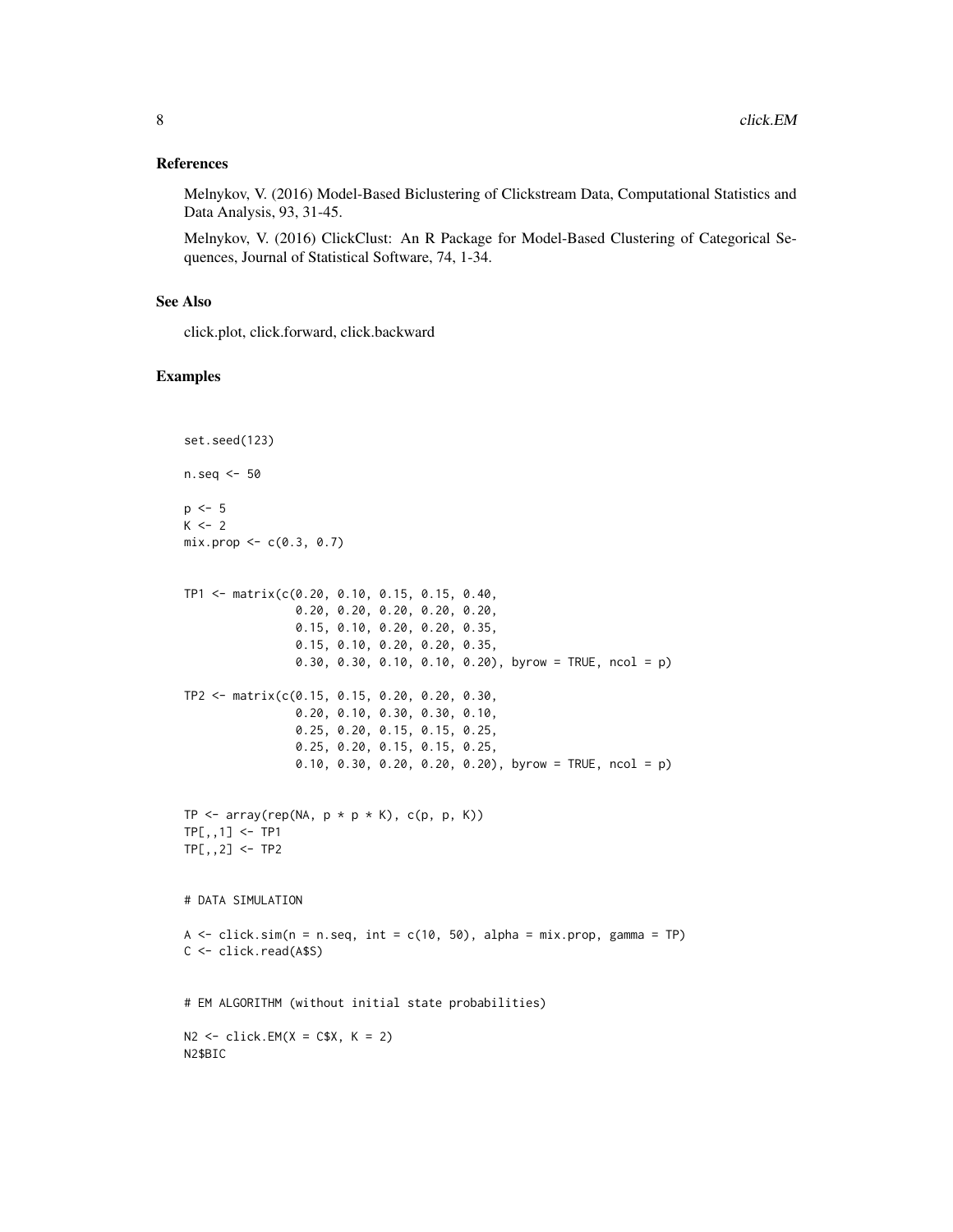#### <span id="page-8-0"></span>click.forward 9

# EM ALGORITHM (with initial state probabilities)  $M2 \le - \text{click}.EM(X = C $X, y = C $y, K = 2)$ M2\$BIC

click.forward *Forward search for equivalent states*

#### Description

Runs forward search to detect blocks of equivalent states.

# Usage

```
click.forward(X, K, eps = 1e-10, r = 100, iter = 5, bic = TRUE,
 min.gamma = 1e-3, scale.const = 1.0, silent = FALSE)
```
### Arguments

| χ           | dataset array ( $p \times p \times n$ )        |
|-------------|------------------------------------------------|
| К           | number of mixture components                   |
| eps         | tolerance level                                |
|             | number of restarts for initialization          |
| iter        | number of iterations for each short EM run     |
| hic         | flag indicating whether BIC or AIC is used     |
| min.gamma   | lower bound for transition probabilities       |
| scale.const | scaling constant for avoiding numerical issues |
| silent      | output control                                 |

#### Details

Runs forward search to detect blocks of equivalent states. States i and j are called equivalent if their behavior expressed in terms of transition probabilities is identical, i.e., the probabilities of leaving i and j to visit another state h are the same as well as the probabilities of coming to i and j from another state h are the same; this condition should hold for all mixture components. Notation: p number of states, n - sample size, K - number of mixture components, d - number of equivalence blocks.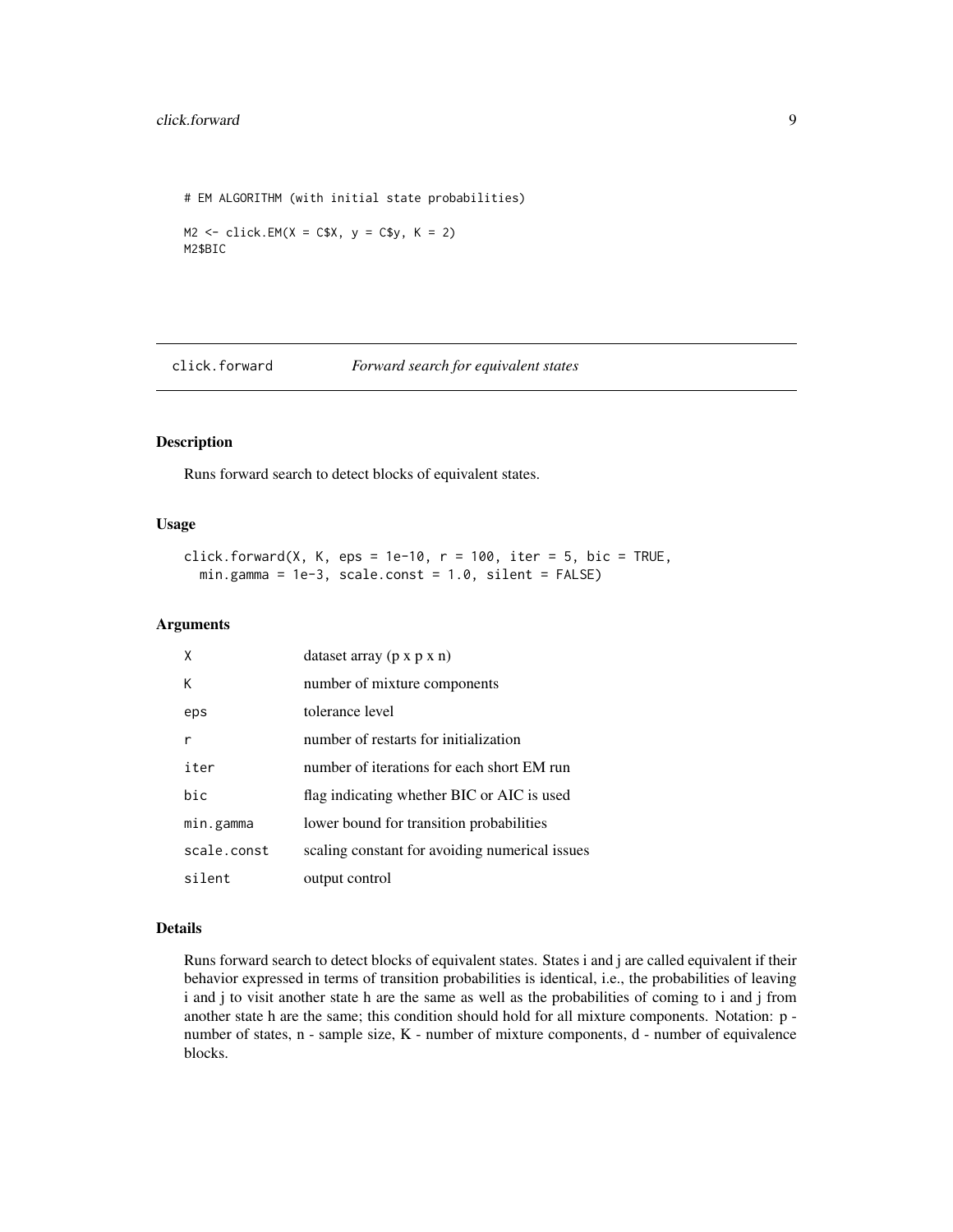### Value

| $\overline{z}$ | matrix of posterior probabilities $(n \times K)$          |
|----------------|-----------------------------------------------------------|
| alpha          | vector of mixing proportions (length K)                   |
| gamma          | array of transition probabilities $(d \times d \times K)$ |
| states         | detected equivalence blocks (length p)                    |
| logl           | log likelihood value                                      |
| BIC.           | Bayesian Information Criterion                            |
| AIC.           | <b>Akaike Information Criterion</b>                       |
| id             | classification vector (length n)                          |

# Author(s)

Melnykov, V.

#### References

Melnykov, V. (2016) Model-Based Biclustering of Clickstream Data, Computational Statistics and Data Analysis, 93, 31-45.

Melnykov, V. (2016) ClickClust: An R Package for Model-Based Clustering of Categorical Sequences, Journal of Statistical Software, 74, 1-34.

#### See Also

backward.search, click.EM

```
set.seed(123)
n.seq <- 50
p \le -5K < -2mix.prop < -c(0.3, 0.7)TP1 <- matrix(c(0.20, 0.10, 0.15, 0.15, 0.40,
                0.20, 0.20, 0.20, 0.20, 0.20,
                0.15, 0.10, 0.20, 0.20, 0.35,
                0.15, 0.10, 0.20, 0.20, 0.35,
                0.30, 0.30, 0.10, 0.10, 0.20), byrow = TRUE, ncol = p)
TP2 <- matrix(c(0.15, 0.15, 0.20, 0.20, 0.30,
                0.20, 0.10, 0.30, 0.30, 0.10,
                0.25, 0.20, 0.15, 0.15, 0.25,
                0.25, 0.20, 0.15, 0.15, 0.25,
                0.10, 0.30, 0.20, 0.20, 0.20), byrow = TRUE, ncol = p)
```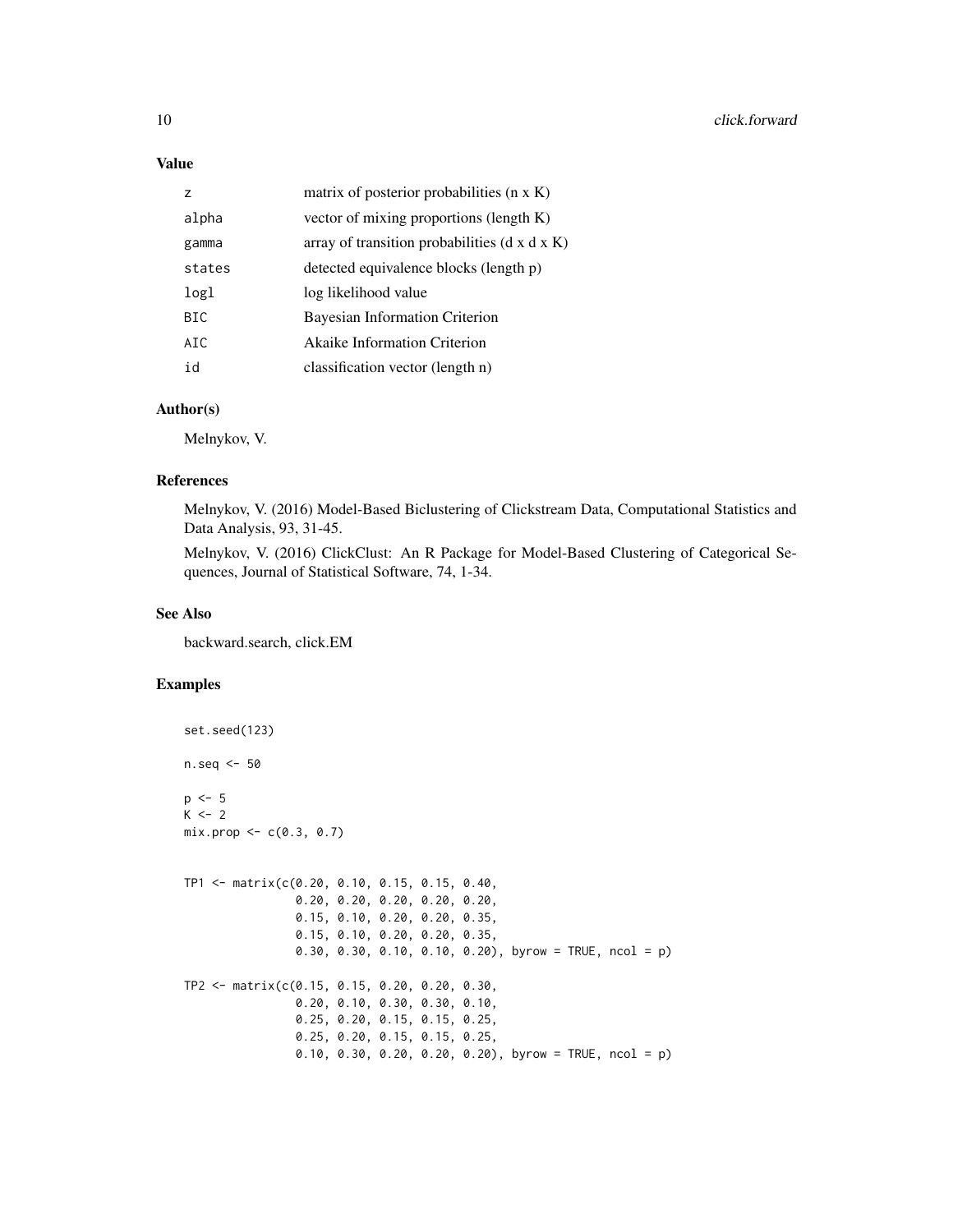```
TP <- array(rep(NA, p * p * K), c(p, p, K))TP[,, 1] <- TP1
TP[,, 2] <- TP2# DATA SIMULATION
A \le click.sim(n = n.seq, int = c(10, 50), alpha = mix.prop, gamma = TP)
C <- click.read(A$S)
# FORWARD SEARCH
click.format(X = C$X, K = 2)
```
click.plot *Plot of the obtained clustering solution*

#### Description

Constructs a click-plot for the clustering solution.

### Usage

```
click.plot(X, y = NULL, file = NULL, id, states = NULL, marg = 1,
 font.cex = 2, font.col = "black", cell.cex = 1, cell.lwd = 1.3,
 cell.col = "black", sep.lwd = 1.3, sep.col = "black",
 obs.lwd = NULL, colors = c("lightcyan", "pink", "darkred"),
 col.levels = 8, legend = TRUE, leg.cex = 1.3, top.srt = 0,
  frame = TRUE)
```
# Arguments

| X        | dataset array ( $p \times p \times n$ )  |
|----------|------------------------------------------|
| V        | vector of initial states (length n)      |
| file     | name of the output pdf-file              |
| id       | classification vector (length n)         |
| states   | vector of state labels (length p)        |
| marg     | plot margin value (for the left and top) |
| font.cex | magnification of labels                  |
| font.col | color of labels                          |
| cell.cex | magnification of cells                   |
| cell.lwd | width of cell frames                     |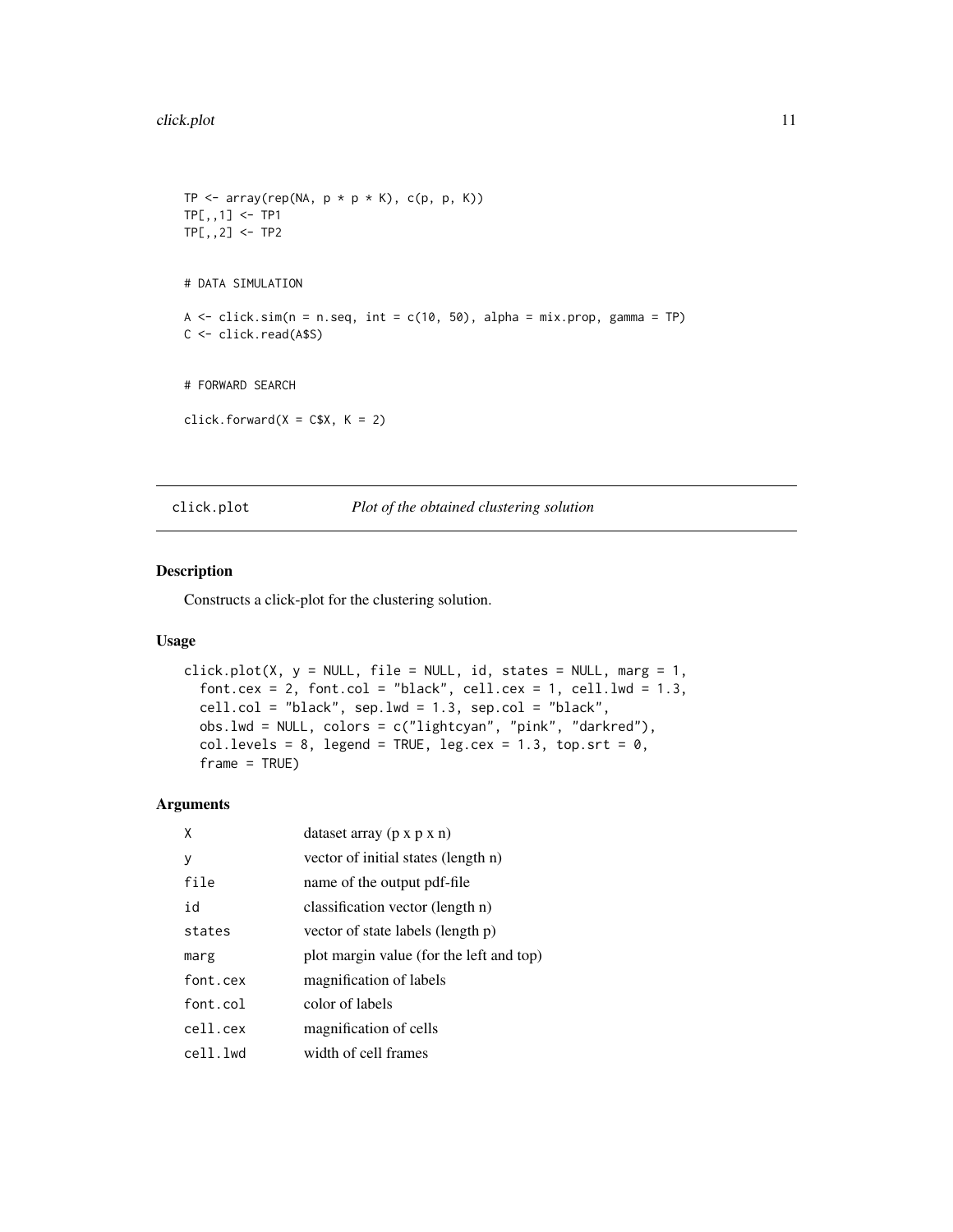| cell.col   | color of cell frames                       |
|------------|--------------------------------------------|
| sep.lwd    | width of separator lines                   |
| sep.col    | color of separator lines                   |
| obs.lwd    | width of observation lines                 |
| colors     | edge colors for interpolation              |
| col.levels | number of colors obtained by interpolation |
| legend     | legend of color hues                       |
| leg.cex    | magnification of legend labels             |
| top.srt    | rotation of state names in the top         |
| frame      | frame around the plot                      |

# Details

Constructs a click-plot for the provided clustering solution. Click-plot is a graphical display representing relative transition frequencies for the partitioning specified via the parameter 'id'. If the parameter 'file' is specified, the constructed plot will be saved in the pdf-file with the name 'file'. If the width of observation lines 'obs.lwd' is not specified, median colors will be used for all cell segments.

#### Author(s)

Melnykov, V.

# References

Melnykov, V. (2016) Model-Based Biclustering of Clickstream Data, Computational Statistics and Data Analysis, 93, 31-45.

Melnykov, V. (2016) ClickClust: An R Package for Model-Based Clustering of Categorical Sequences, Journal of Statistical Software, 74, 1-34.

#### See Also

click.EM

# Examples

```
set.seed(123)
n.seq <- 200
p \le -5K < -2mix.prop < -c(0.3, 0.7)
```
TP1 <- matrix(c(0.20, 0.10, 0.15, 0.15, 0.40,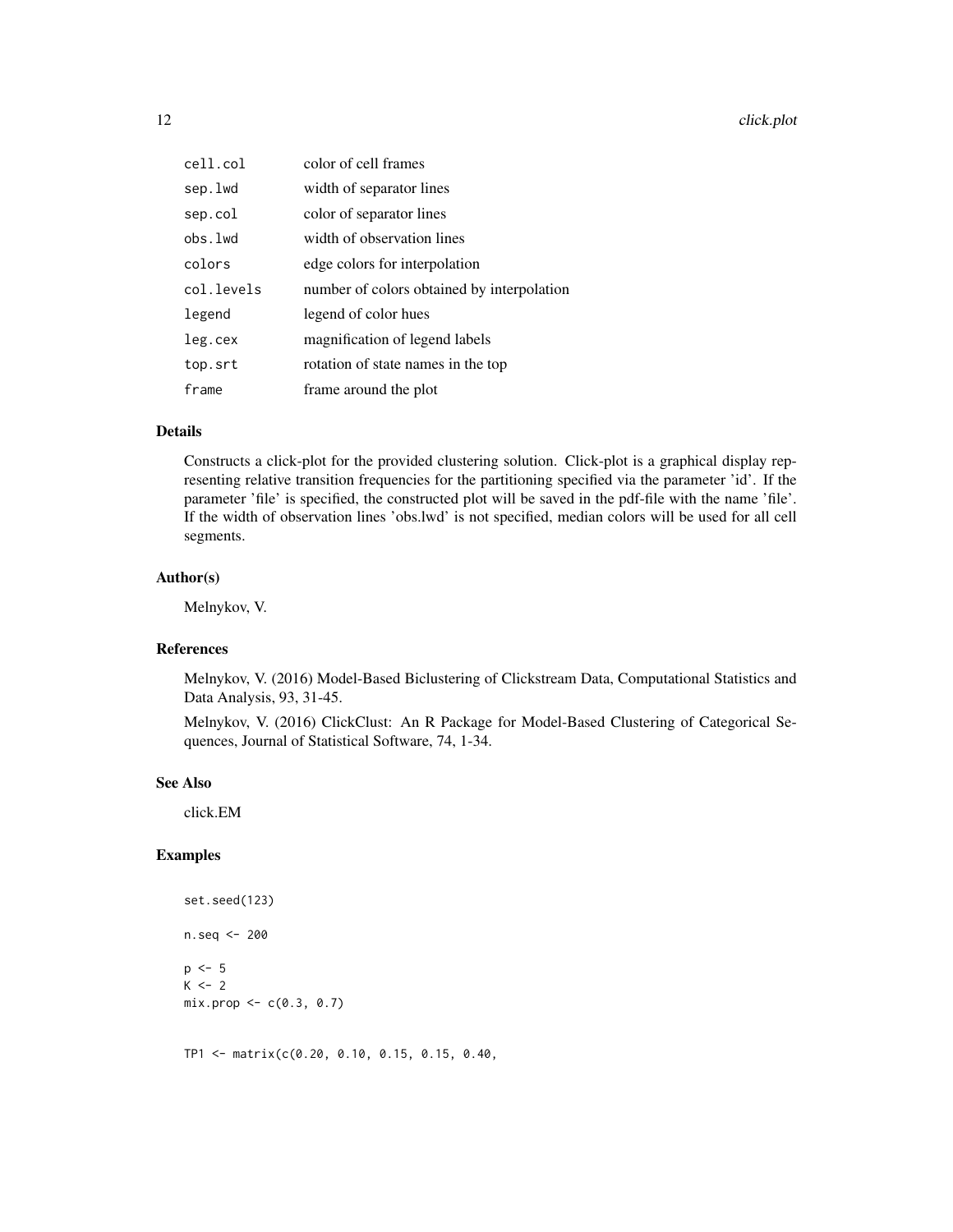```
0.20, 0.20, 0.20, 0.20, 0.20,
                  0.15, 0.10, 0.20, 0.20, 0.35,
                  0.15, 0.10, 0.20, 0.20, 0.35,
                  0.30, 0.30, 0.10, 0.10, 0.20), byrow = TRUE, ncol = p)
TP2 <- matrix(c(0.15, 0.15, 0.20, 0.20, 0.30,
                  0.20, 0.10, 0.30, 0.30, 0.10,
                  0.25, 0.20, 0.15, 0.15, 0.25,
                  0.25, 0.20, 0.15, 0.15, 0.25,
                  0.10, 0.30, 0.20, 0.20, 0.20), byrow = TRUE, ncol = p)
TP \leq array(rep(NA, p * p * K), c(p, p, K))
TP[,, 1] <- TP1
TP[,,2] <- TP2
# DATA SIMULATION
A \leq - \text{click}.\text{sim}(n = n.\text{seq}, \text{ int} = c(10, 50), \text{ alpha} = \text{mix}.\text{prop}, \text{gamma} = \text{TP})C <- click.read(A$S)
# EM ALGORITHM
M2 \le - \text{click.EM}(X = \text{C$X}, y = \text{C$y}, K = 2)# CONSTRUCT CLICK-PLOT
click.plot(X = C$X, y = C$y, file = NULL, id = M2$id)
```
click.predict *Prediction of future state visits*

# Description

Calculates the transition probability matrix associated with the M-step transition.

# Usage

 $click.predict(M = 1, gamma, pr = NULL)$ 

#### Arguments

| м     | number of transition steps $(M = 1$ by default)               |
|-------|---------------------------------------------------------------|
| gamma | array of transition probabilities ( $p \times p \times K$ )   |
| pr    | vector of probabilities associated with components (length K) |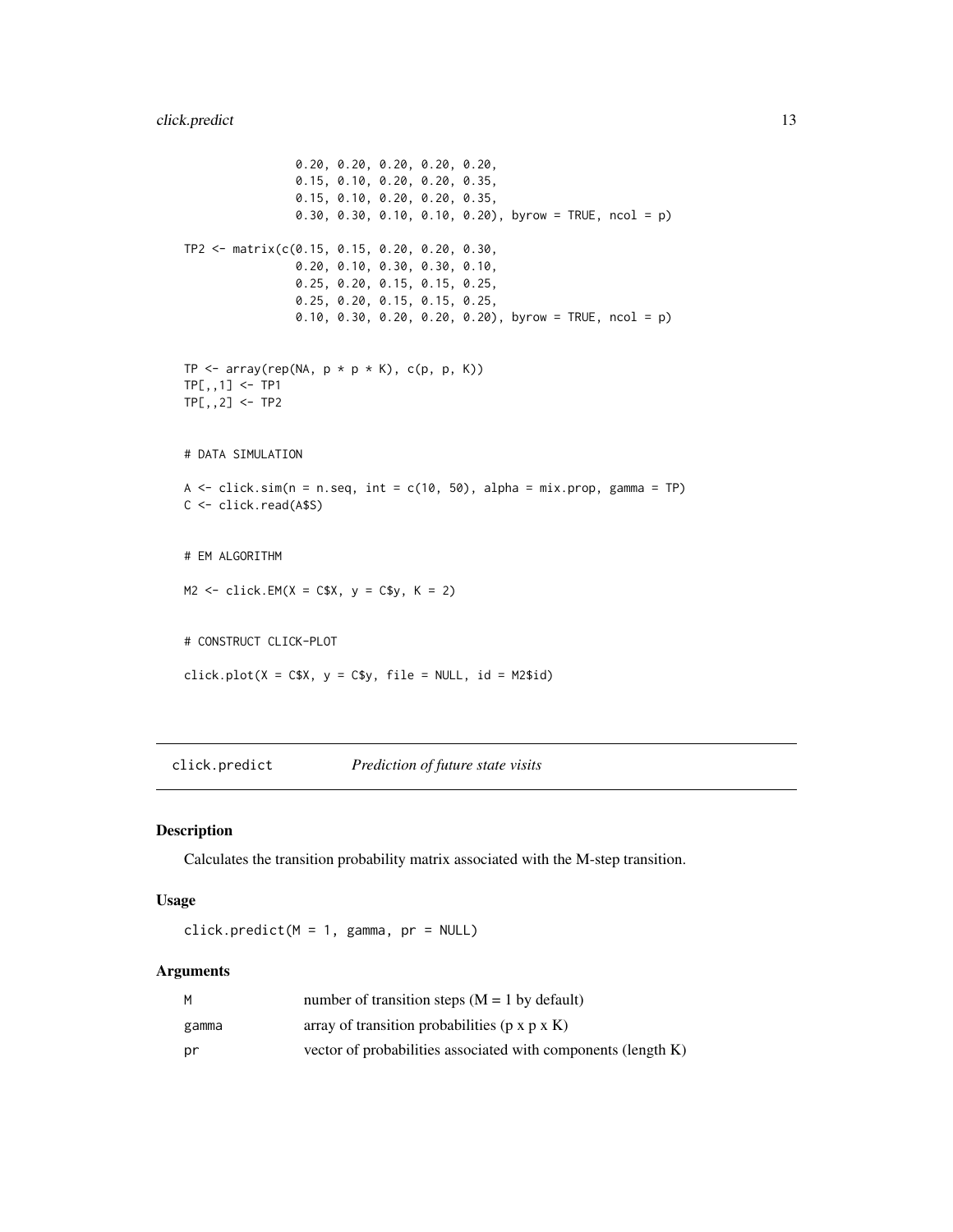### Details

Returns a transition probability matrix associated with the M-step transition. If the vector pr is not specified, all components are assumed equally likely.

#### Author(s)

Melnykov, V.

# References

Melnykov, V. (2016) Model-Based Biclustering of Clickstream Data, Computational Statistics and Data Analysis, 93, 31-45.

Melnykov, V. (2016) ClickClust: An R Package for Model-Based Clustering of Categorical Sequences, Journal of Statistical Software, 74, 1-34.

#### See Also

click.EM

```
set.seed(123)
n.seq <- 200
p \le -5K < - 2mix.prop \leftarrow c(0.3, 0.7)TP1 <- matrix(c(0.20, 0.10, 0.15, 0.15, 0.40,
                0.20, 0.20, 0.20, 0.20, 0.20,
                0.15, 0.10, 0.20, 0.20, 0.35,
                0.15, 0.10, 0.20, 0.20, 0.35,
                0.30, 0.30, 0.10, 0.10, 0.20), byrow = TRUE, ncol = p)
TP2 <- matrix(c(0.15, 0.15, 0.20, 0.20, 0.30,
                0.20, 0.10, 0.30, 0.30, 0.10,
                0.25, 0.20, 0.15, 0.15, 0.25,
                0.25, 0.20, 0.15, 0.15, 0.25,
                0.10, 0.30, 0.20, 0.20, 0.20), byrow = TRUE, ncol = p)
TP \leq array(rep(NA, p * p * K), c(p, p, K))
TP[,, 1] <- TP1
TP[,, 2] <- TP2# DATA SIMULATION
```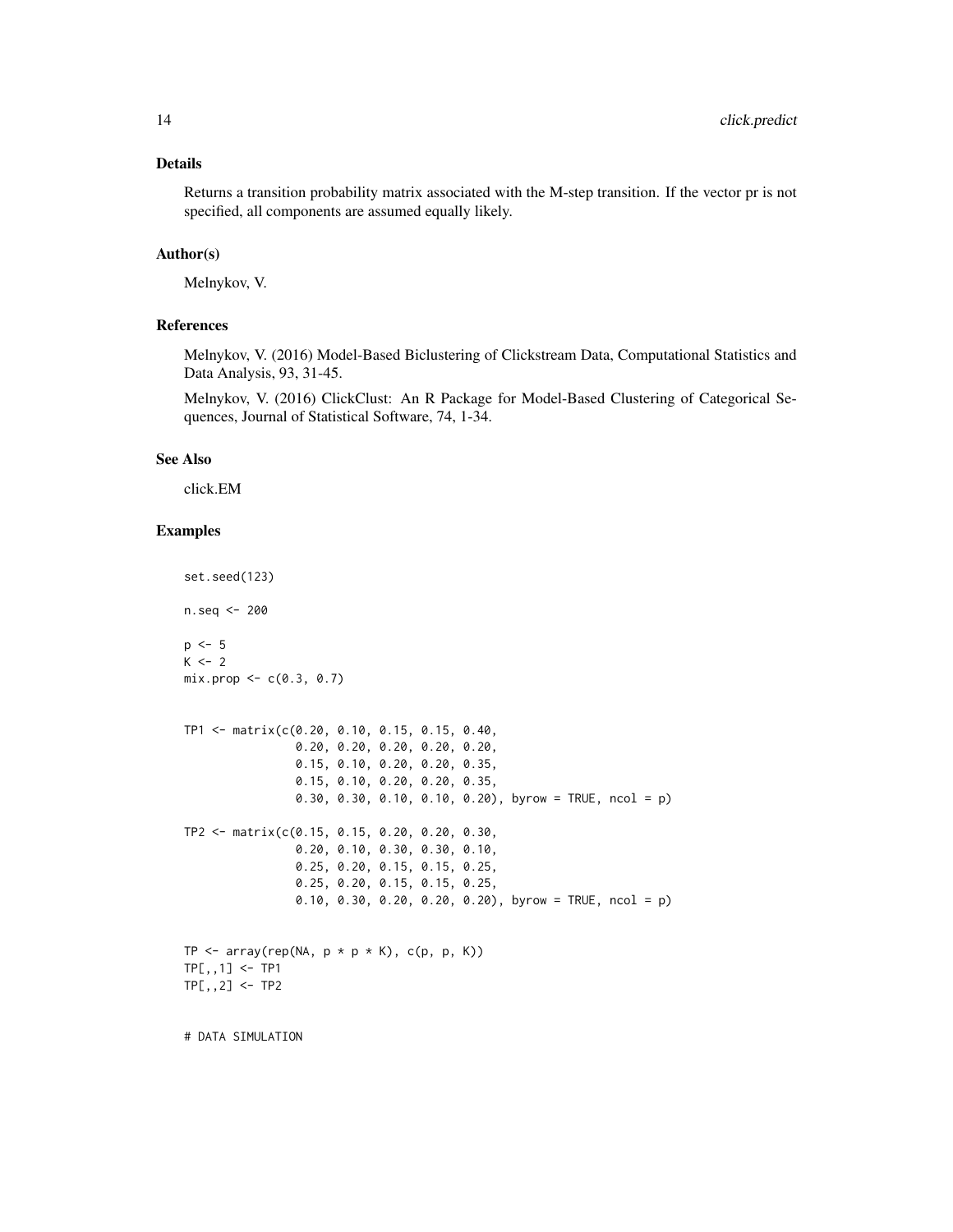#### <span id="page-14-0"></span>click.read 15

```
A \le click.sim(n = n.seq, int = c(10, 50), alpha = mix.prop, gamma = TP)
C <- click.read(A$S)
# EM ALGORITHM
M2 \le - \text{click}.EM(X = C $X, y = C $y, K = 2)# Assuming component probabilities given by mixing proportions, predict the next state
click.predict(M = 1, gamma = M2$gamma, pr = M2$alpha)
# For the last location in the first sequence, predict the three-step transition
# location, given corresponding posterior probabilities
click.predict(M = 3, gamma = M2$gamma, pr = M2$z[1,])[A$S[[1]][length(A$S[[1]])],]
```
click.read *Reading sequences of visited states*

#### Description

Prepares sequences of visited states for running the EM algorithm.

#### Usage

click.read(S)

# Arguments

S list of numeric sequences

#### Details

Prepares sequences of visited states for running the EM algorithm by means of the click.EM() function.

#### Value

| dataset array ( $p \times p \times n$ ) ( $p - #$ of states, $n - #$ of sequences) |
|------------------------------------------------------------------------------------|
| vector of initial states (length n)                                                |

# Author(s)

Melnykov, V.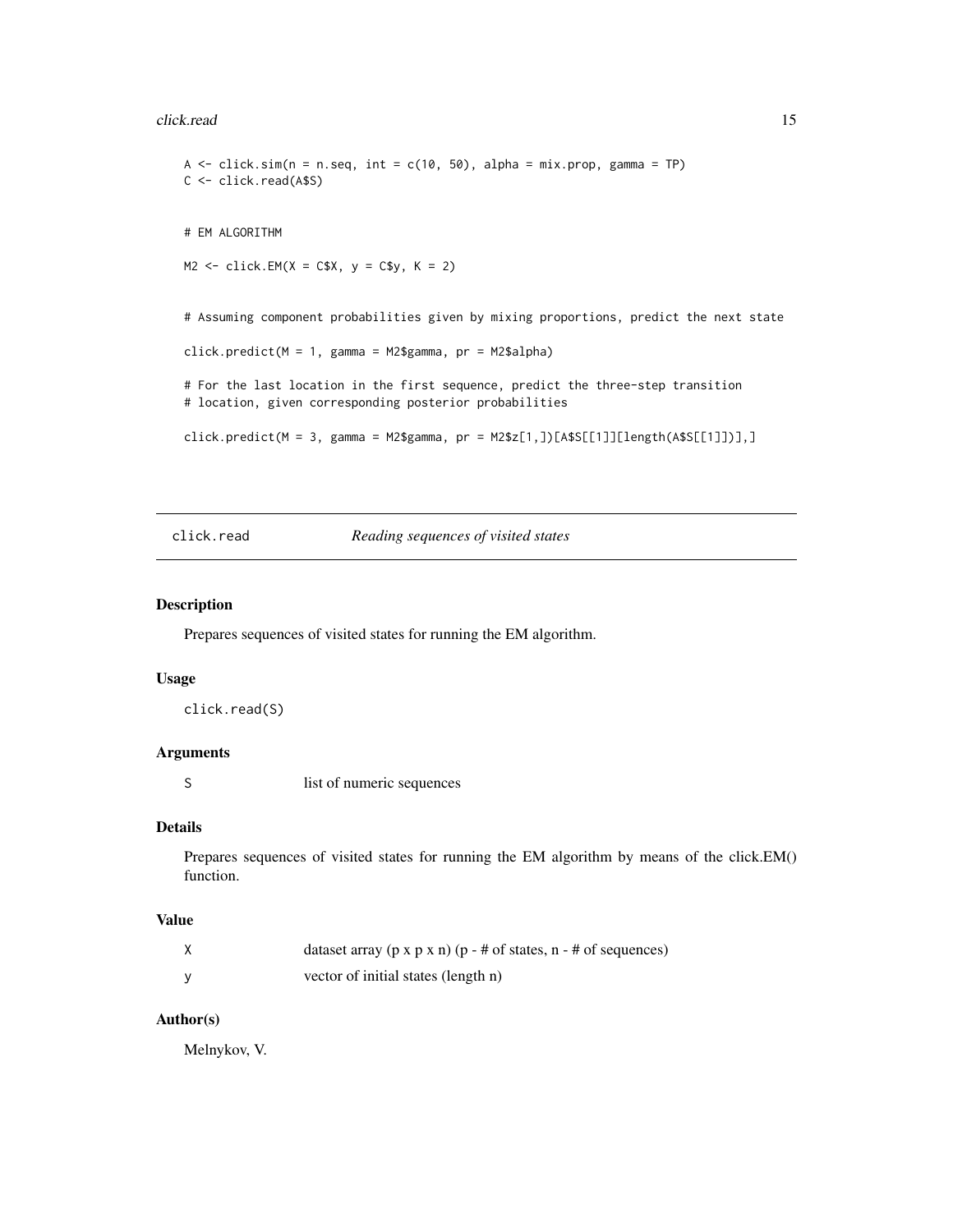#### References

Melnykov, V. (2016) Model-Based Biclustering of Clickstream Data, Computational Statistics and Data Analysis, 93, 31-45.

Melnykov, V. (2016) ClickClust: An R Package for Model-Based Clustering of Categorical Sequences, Journal of Statistical Software, 74, 1-34.

#### See Also

click.sim, click.EM

```
set.seed(123)
n.seq <- 20
p \le -5K < - 2mix.prop <- c(0.3, 0.7)
TP1 <- matrix(c(0.20, 0.10, 0.15, 0.15, 0.40,
                0.20, 0.20, 0.20, 0.20, 0.20,
                0.15, 0.10, 0.20, 0.20, 0.35,
                0.15, 0.10, 0.20, 0.20, 0.35,
                0.30, 0.30, 0.10, 0.10, 0.20), byrow = TRUE, ncol = p)
TP2 <- matrix(c(0.15, 0.15, 0.20, 0.20, 0.30,
                0.20, 0.10, 0.30, 0.30, 0.10,
                0.25, 0.20, 0.15, 0.15, 0.25,
                0.25, 0.20, 0.15, 0.15, 0.25,
                0.10, 0.30, 0.20, 0.20, 0.20), byrow = TRUE, ncol = p)
TP \leq array(rep(NA, p * p * K), c(p, p, K))
TP[,, 1] <- TP1
TP[,, 2] <- TP2# DATA SIMULATION
A \le click.sim(n = n.seq, int = c(10, 50), alpha = mix.prop, gamma = TP)
C <- click.read(A$S)
C$X
C$y
```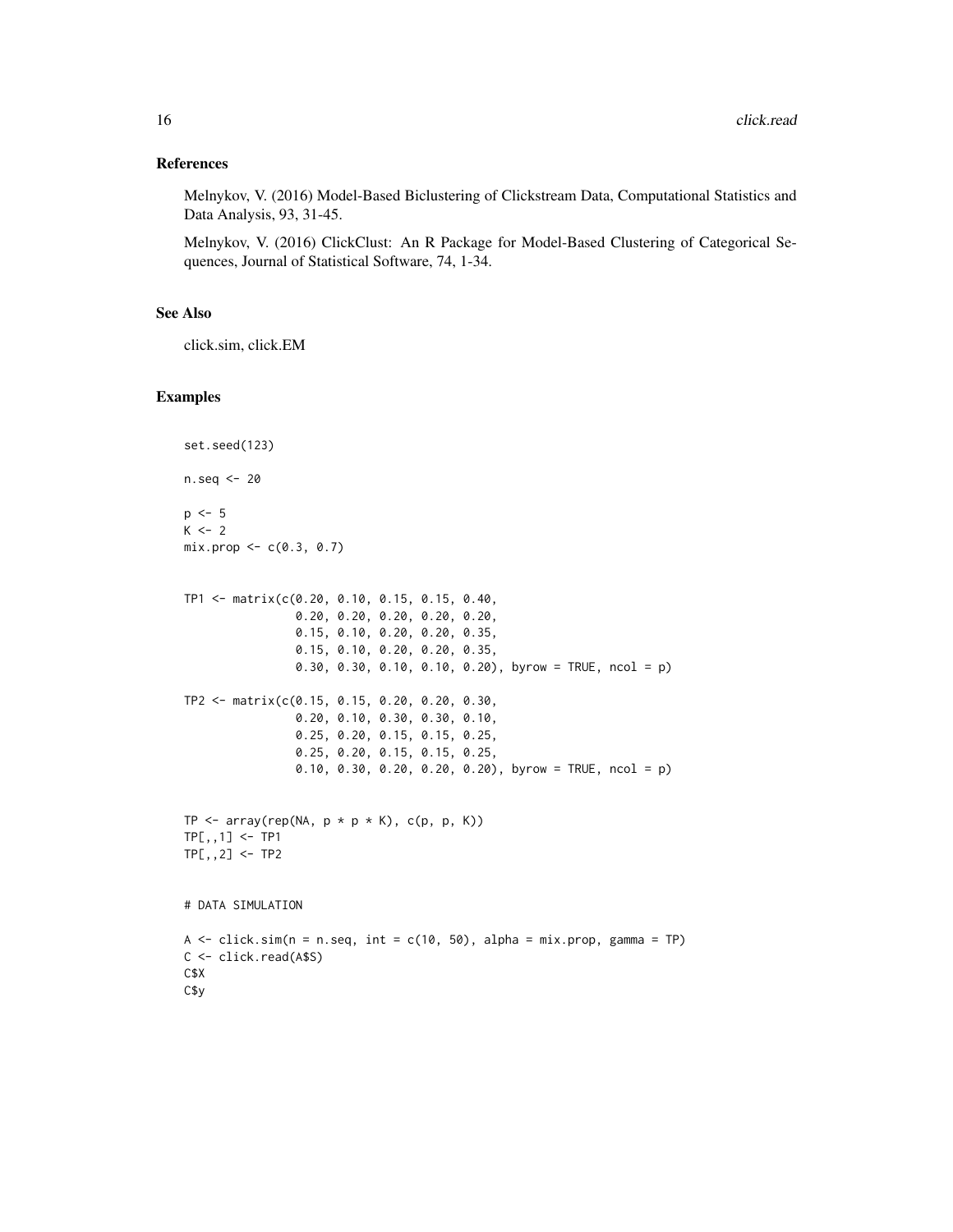<span id="page-16-0"></span>

# Description

Simulates sequences of visited states.

#### Usage

click.sim(n, int =  $c(5, 100)$ , alpha, beta = NULL, gamma)

#### Arguments

| n     | number of sequences                                                               |
|-------|-----------------------------------------------------------------------------------|
| int   | interval defining the lower and upper bounds for the length of sequences          |
| alpha | vector of mixing proportions (length K)                                           |
| beta  | matrix of initial state probabilities $(K x p)$                                   |
| gamma | array of K $p \times p$ transition probability matrices ( $p \times p \times K$ ) |

# Details

Simulates 'n' sequences of visited states according to the following mixture model parameters: 'alpha' - mixing proportions, 'beta' - initial state probabilities, 'gamma' - transition probability matrices. If the matrix 'beta' is not provided, all initial states are assumed to be equal to 1 / p.

# Value

|    | list of simulated sequences                |
|----|--------------------------------------------|
| id | true classification of simulated sequences |

#### Author(s)

Melnykov, V.

# References

Melnykov, V. (2016) Model-Based Biclustering of Clickstream Data, Computational Statistics and Data Analysis, 93, 31-45.

Melnykov, V. (2016) ClickClust: An R Package for Model-Based Clustering of Categorical Sequences, Journal of Statistical Software, 74, 1-34.

# See Also

click.read, click.EM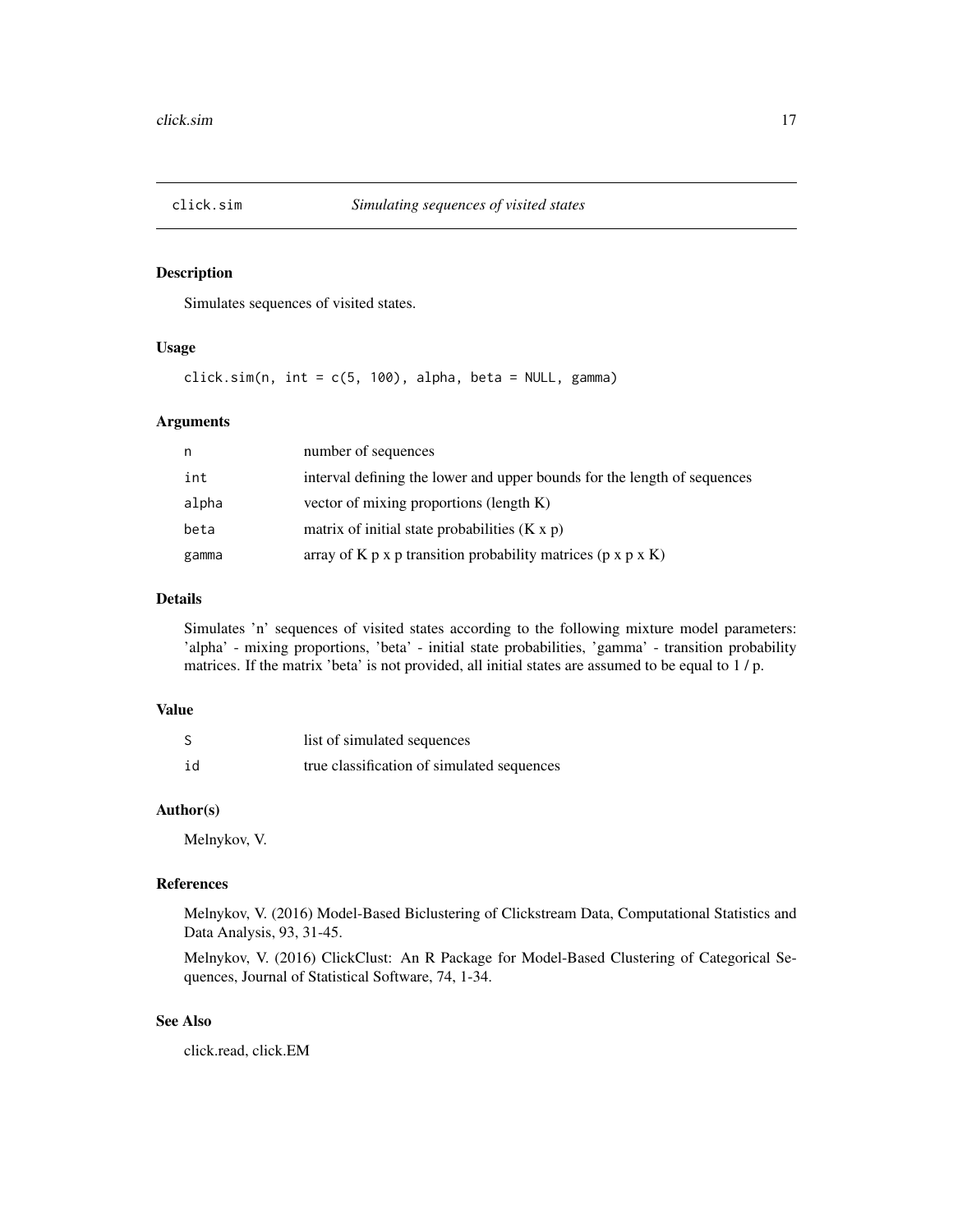# <span id="page-17-0"></span>Examples

```
# SPECIFY MODEL PARAMETERS
set.seed(123)
n.seq <- 20
p \le -5K < -2mix.prop \leftarrow c(0.3, 0.7)TP1 <- matrix(c(0.20, 0.10, 0.15, 0.15, 0.40,
                0.20, 0.20, 0.20, 0.20, 0.20,
                0.15, 0.10, 0.20, 0.20, 0.35,
                0.15, 0.10, 0.20, 0.20, 0.35,
                0.30, 0.30, 0.10, 0.10, 0.20), byrow = TRUE, ncol = p)
TP2 <- matrix(c(0.15, 0.15, 0.20, 0.20, 0.30,
                0.20, 0.10, 0.30, 0.30, 0.10,
                0.25, 0.20, 0.15, 0.15, 0.25,
                0.25, 0.20, 0.15, 0.15, 0.25,
                0.10, 0.30, 0.20, 0.20, 0.20), byrow = TRUE, ncol = p)
TP \leq array(rep(NA, p * p * K), c(p, p, K))
TP[,, 1] <- TP1
TP[,,2] <- TP2
# DATA SIMULATION
A \le click.sim(n = n.seq, int = c(10, 50), alpha = mix.prop, gamma = TP)
A
```

|  | click.var |  |
|--|-----------|--|
|  |           |  |

#### click.var *Variance-covariance matrix estimation*

#### Description

Estimates the variance-covariance matrix for model parameter estimates.

# Usage

```
click.var(X, y = NULL, alpha, beta = NULL, gamma, z)
```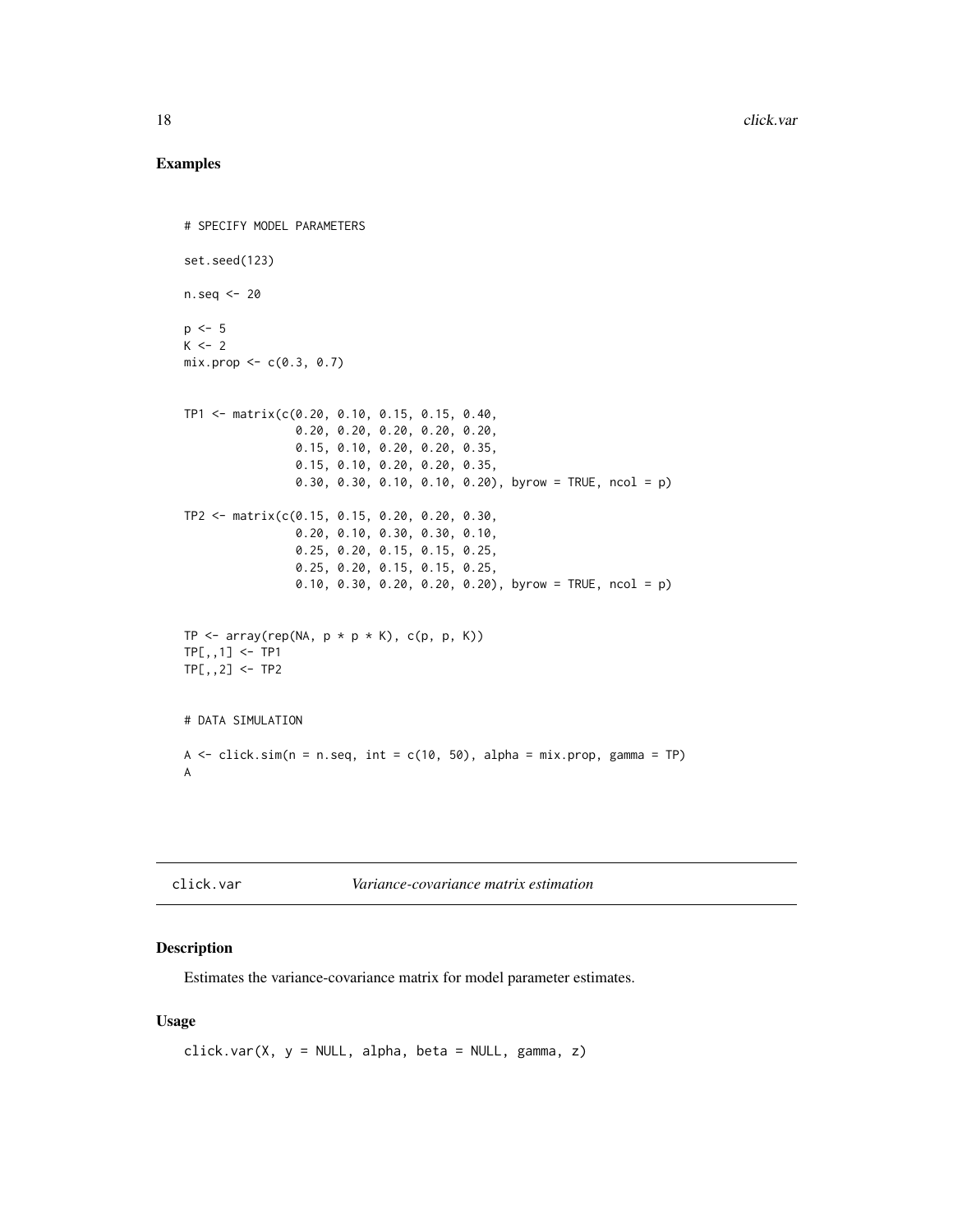#### click.var and the state of the state of the state of the state of the state of the state of the state of the state of the state of the state of the state of the state of the state of the state of the state of the state of

#### Arguments

| X     | dataset array $(p \times p \times n)$                       |
|-------|-------------------------------------------------------------|
| ٧     | vector of initial states (length n)                         |
| alpha | vector of mixing proportions (length K)                     |
| beta  | matrix of initial state probabilities $(K x p)$             |
| gamma | array of transition probabilities ( $p \times p \times K$ ) |
|       | matrix of posterior probabilities $(n \times K)$            |

# Details

Returns an estimated variance-covariance matrix for model parameter estimates.

#### Author(s)

Melnykov, V.

# References

Melnykov, V. (2016) Model-Based Biclustering of Clickstream Data, Computational Statistics and Data Analysis, 93, 31-45.

Melnykov, V. (2016) ClickClust: An R Package for Model-Based Clustering of Categorical Sequences, Journal of Statistical Software, 74, 1-34.

#### See Also

click.EM

```
set.seed(123)
n.seq <- 200
p <- 5
K < - 2mix.prop < -c(0.3, 0.7)TP1 <- matrix(c(0.20, 0.10, 0.15, 0.15, 0.40,
                0.20, 0.20, 0.20, 0.20, 0.20,
                0.15, 0.10, 0.20, 0.20, 0.35,
                0.15, 0.10, 0.20, 0.20, 0.35,
                0.30, 0.30, 0.10, 0.10, 0.20), byrow = TRUE, ncol = p)
TP2 <- matrix(c(0.15, 0.15, 0.20, 0.20, 0.30,
                0.20, 0.10, 0.30, 0.30, 0.10,
                0.25, 0.20, 0.15, 0.15, 0.25,
                0.25, 0.20, 0.15, 0.15, 0.25,
```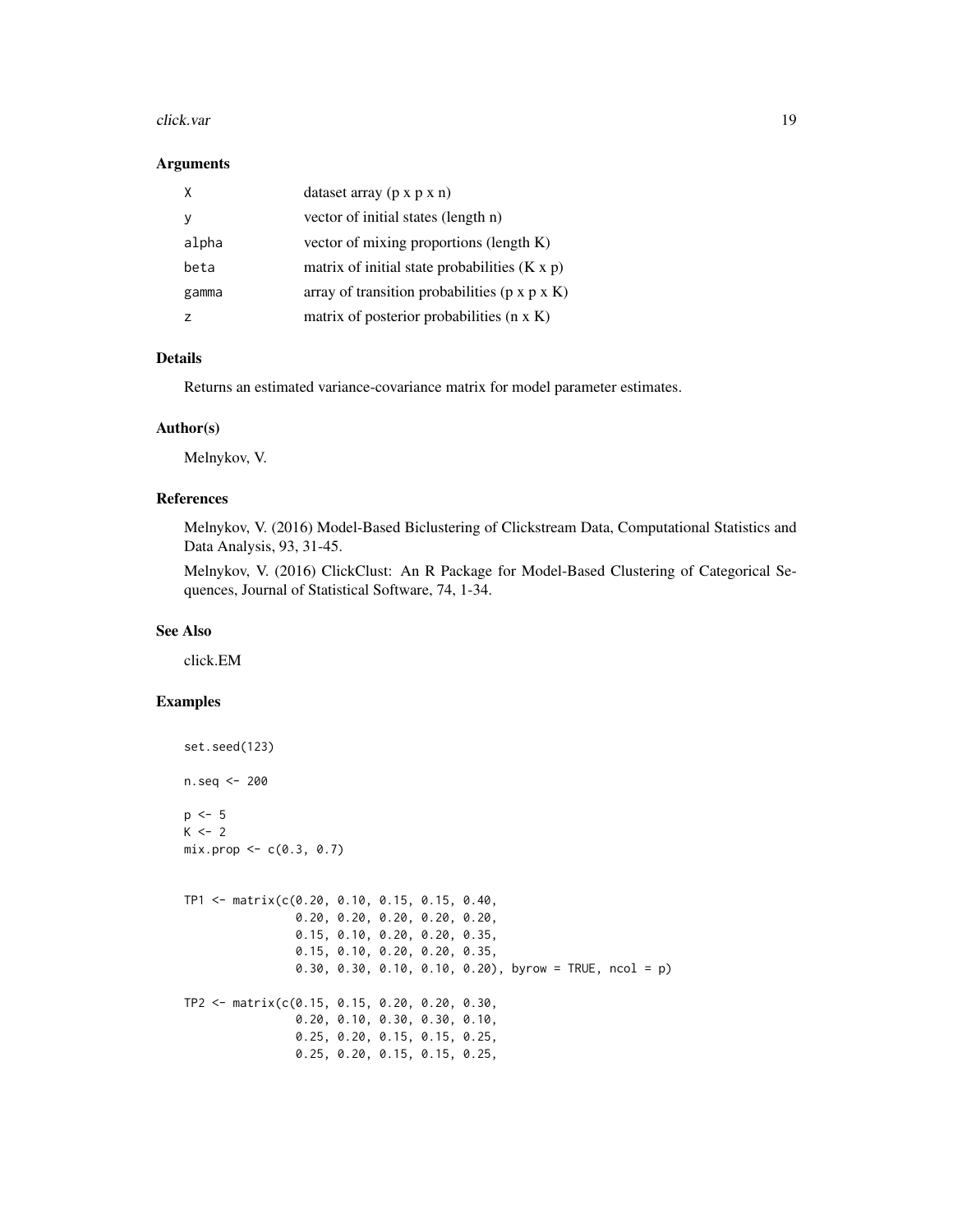```
0.10, 0.30, 0.20, 0.20, 0.20), byrow = TRUE, ncol = p)
TP \leq array(rep(NA, p * p * K), c(p, p, K))
TP[,, 1] <- TP1
TP[,,2] <- TP2
# DATA SIMULATION
A \le click.sim(n = n.seq, int = c(10, 50), alpha = mix.prop, gamma = TP)
C <- click.read(A$S)
# EM ALGORITHM
M2 \leftarrow \text{click.EM}(X = \text{C$X}, y = \text{C$y}, K = 2)# VARIANCE ESTIMATION
V \le - \text{click} \cdot \text{var}(X = \text{C$}X, y = \text{C$}y, \text{ alpha} = \text{M2$}a1\text{pha}, \text{ beta} = \text{M2$}b\text{eta},gamma = M2$gamma, z = M2$z)
# 95% confidence intervals for all model parameters
Estimate <- c(M2$alpha[-K], as.vector(t(M2$beta[,-p])),
                as.vector(apply(M2$gamma[,-p,], 3, t)))
Lower \le Estimate - qnorm(0.975) * sqrt(diag(V))
Upper \le Estimate + qnorm(0.975) * sqrt(diag(V))
cbind(Estimate, Lower, Upper)
```
msnbc323 *Dataset: msnbc323*

#### Description

A portion of the msnbc dataset containing 323 clickstream sequences. This version of the original dataset (David Heckerman) was used in Melnykov (2014).

There are 17 states representing the following categories:

1: frontpage

2: news

3: tech

4: local 5: opinion

6: on-air

7: misc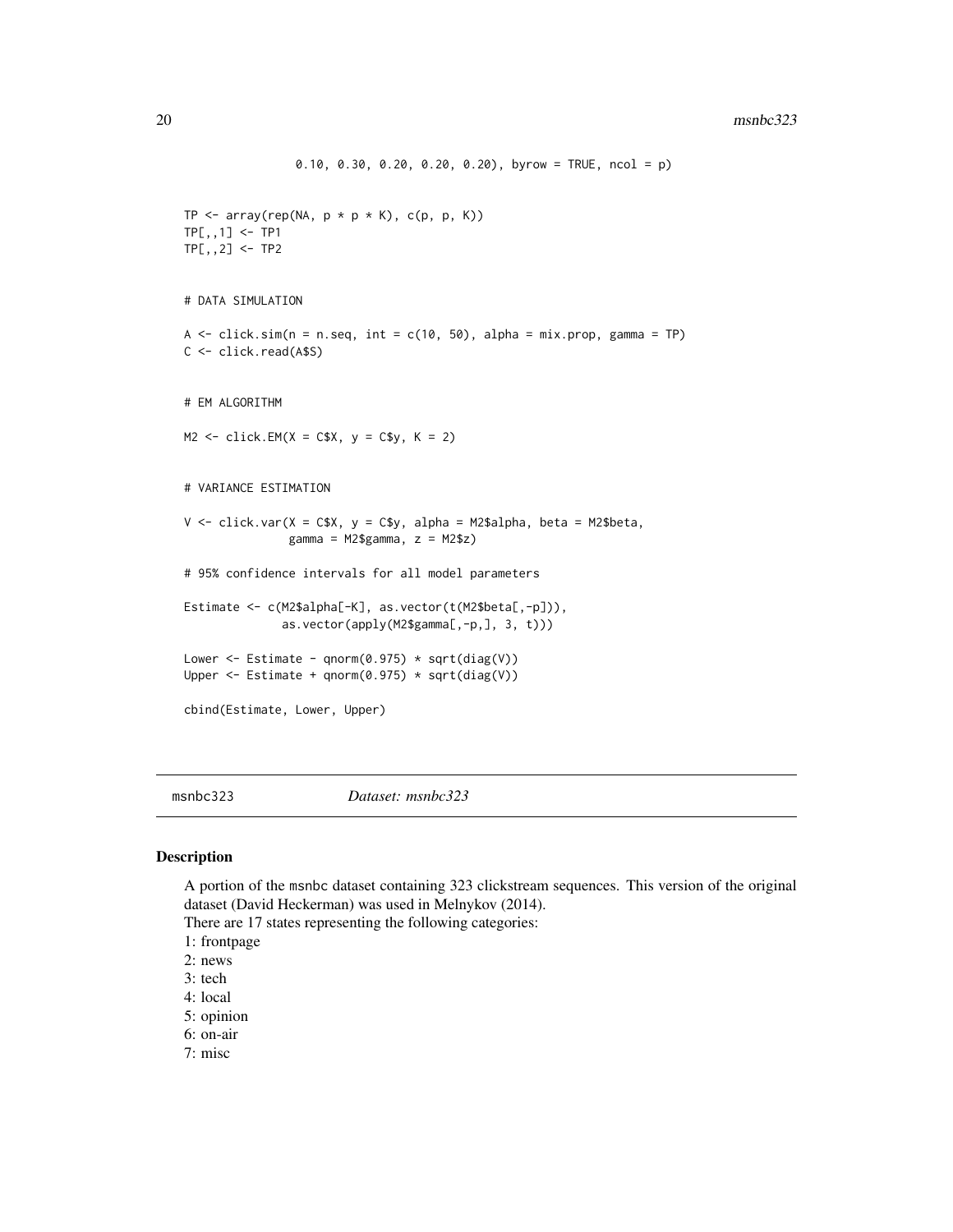# <span id="page-20-0"></span>print.object 21

8: weather 9: msn-news 10: health 11: living 12: business 13: msn-sports 14: sports 15: summary 16: bbs 17: travel

### Usage

data(msnbc323)

#### Format

List of 323 numeric vectors representing categorical sequences.

#### Source

Melnykov, V. (2014)

# References

Cadez, I., Heckerman, D., Meek, C., Smyth, P., White, S. (2003) Model-based clustering and visualization of navigation patterns on a web site, Data Mining and Knowledge Discovery, 399-424.

Melnykov, V. (2016) Model-Based Biclustering of Clickstream Data, Computational Statistics and Data Analysis, 93, 31-45.

Melnykov, V. (2016) ClickClust: An R Package for Model-Based Clustering of Categorical Sequences, Journal of Statistical Software, 74, 1-34.

# See Also

synth

print.object *Functions for Printing or Summarizing Objects*

# **Description**

EM and search classes for printing and summarizing objects.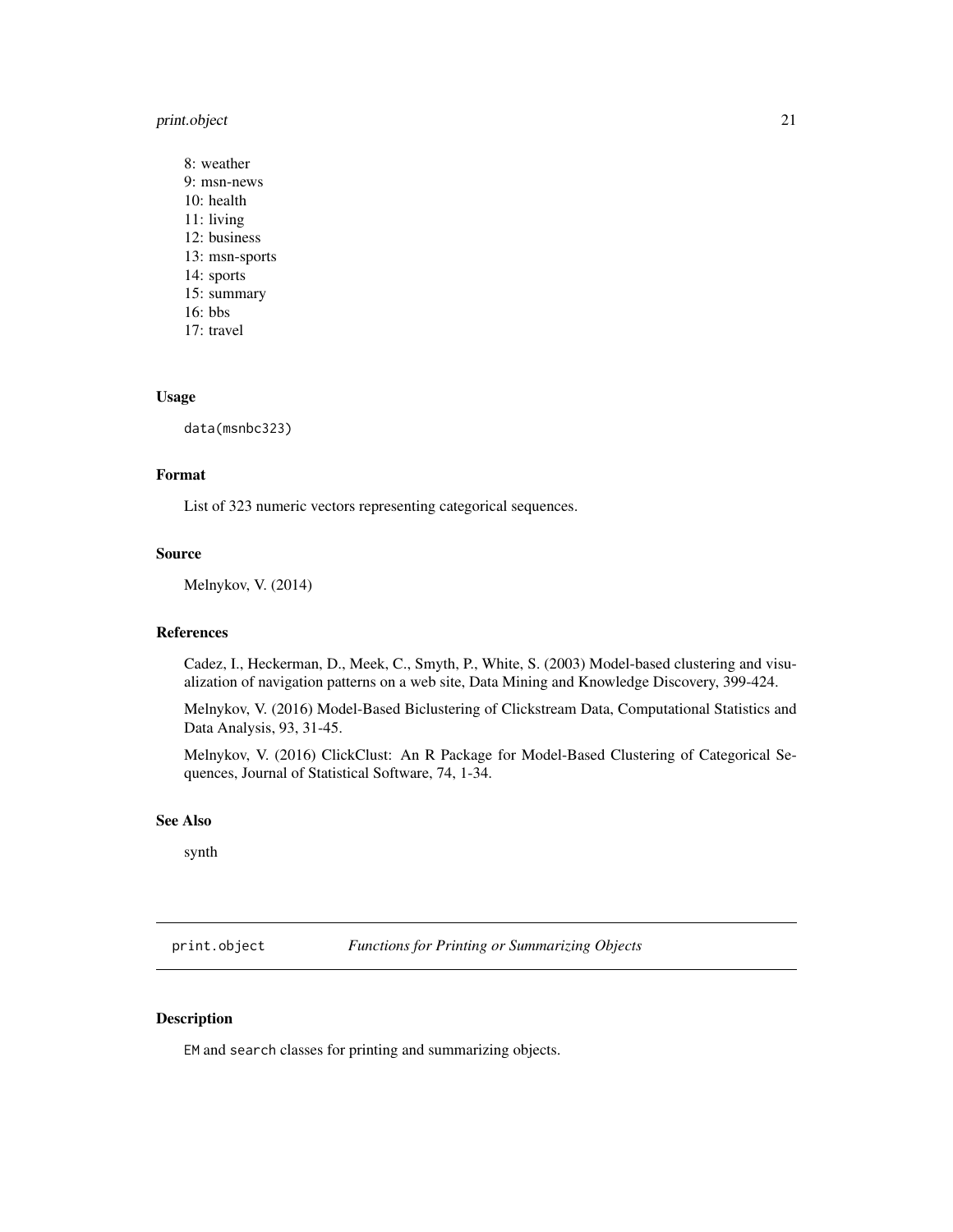# <span id="page-21-0"></span>Usage

```
## S3 method for class 'EM'
print(x, \ldots)## S3 method for class 'EM'
summary(object, ...)
## S3 method for class 'search'
print(x, \ldots)## S3 method for class 'search'
summary(object, ...)
```
#### Arguments

| X                       | an object with the 'EM' (or 'search') class attributes. |
|-------------------------|---------------------------------------------------------|
| object                  | an object with the 'EM' (or 'search') class attributes. |
| $\cdot$ $\cdot$ $\cdot$ | other possible options.                                 |

# Details

Some useful functions for printing and summarizing results.

#### Author(s)

Melnykov, V.

#### References

Melnykov, V. (2016) Model-Based Biclustering of Clickstream Data, Computational Statistics and Data Analysis, 93, 31-45.

Melnykov, V. (2016) ClickClust: An R Package for Model-Based Clustering of Categorical Sequences, Journal of Statistical Software, 74, 1-34.

#### See Also

click.EM.

synth *Illustrative dataset: sequences of five states*

# Description

The data represents the synthetic dataset used as an illustrative example in the Journal of Statistical Software paper discussing the use of the package.

There are 5 states denoted as A, B, C, D, and E. Categorical sequences have lengths varying from 10 to 50.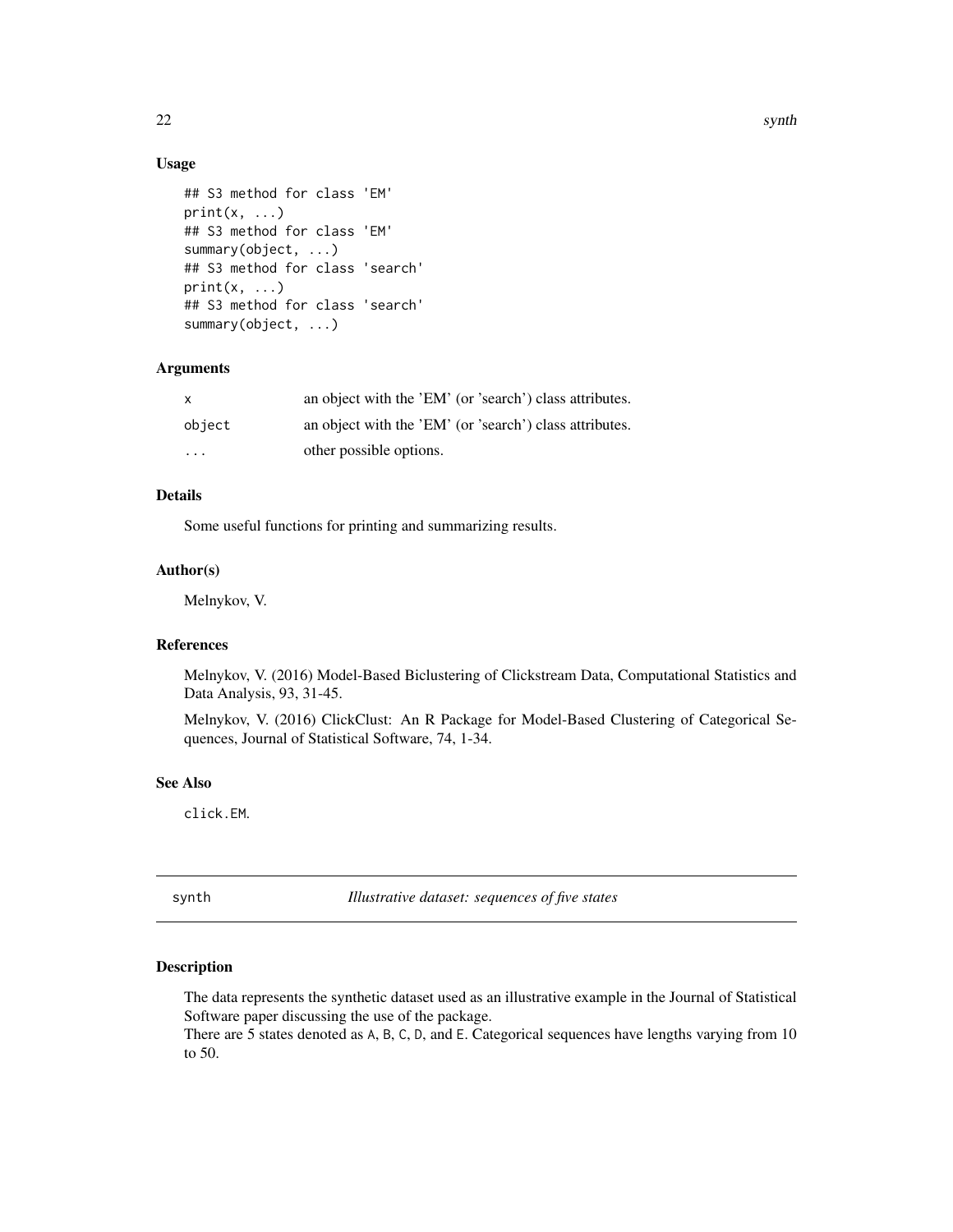synth 23

# Usage

data(synth)

### Format

\$data contains a vector of 250 strings representing categorical sequences; \$id is the original classification vector.

#### Source

Melnykov, V. (2015)

# References

Melnykov, V. (2016) Model-Based Biclustering of Clickstream Data, Computational Statistics and Data Analysis, 93, 31-45.

Melnykov, V. (2016) ClickClust: An R Package for Model-Based Clustering of Categorical Sequences, Journal of Statistical Software, 74, 1-34.

#### See Also

click.read

```
data(synth)
head(synth$data)
# FUNCTION THAT REPLACES CHARACTER STATES WITH NUMERIC VALUES
repl.levs <- function(x, ch.lev){
for (j in 1:length(ch.lev)) x \leftarrow gsub(ch.lev)[j], j, x)return(x)
}
# DETECT ALL STATES IN THE DATASET
d <- paste(synth$data, collapse = " ")
d <- strsplit(d, " ")[[1]]
ch.levs <- levels(as.factor(d))
# CONVERT DATA TO THE FORM USED BY click.read()
S <- strsplit(synth$data, " ")
S <- sapply(S, repl.levs, ch.levs)
S <- sapply(S, as.numeric)
head(S)
```